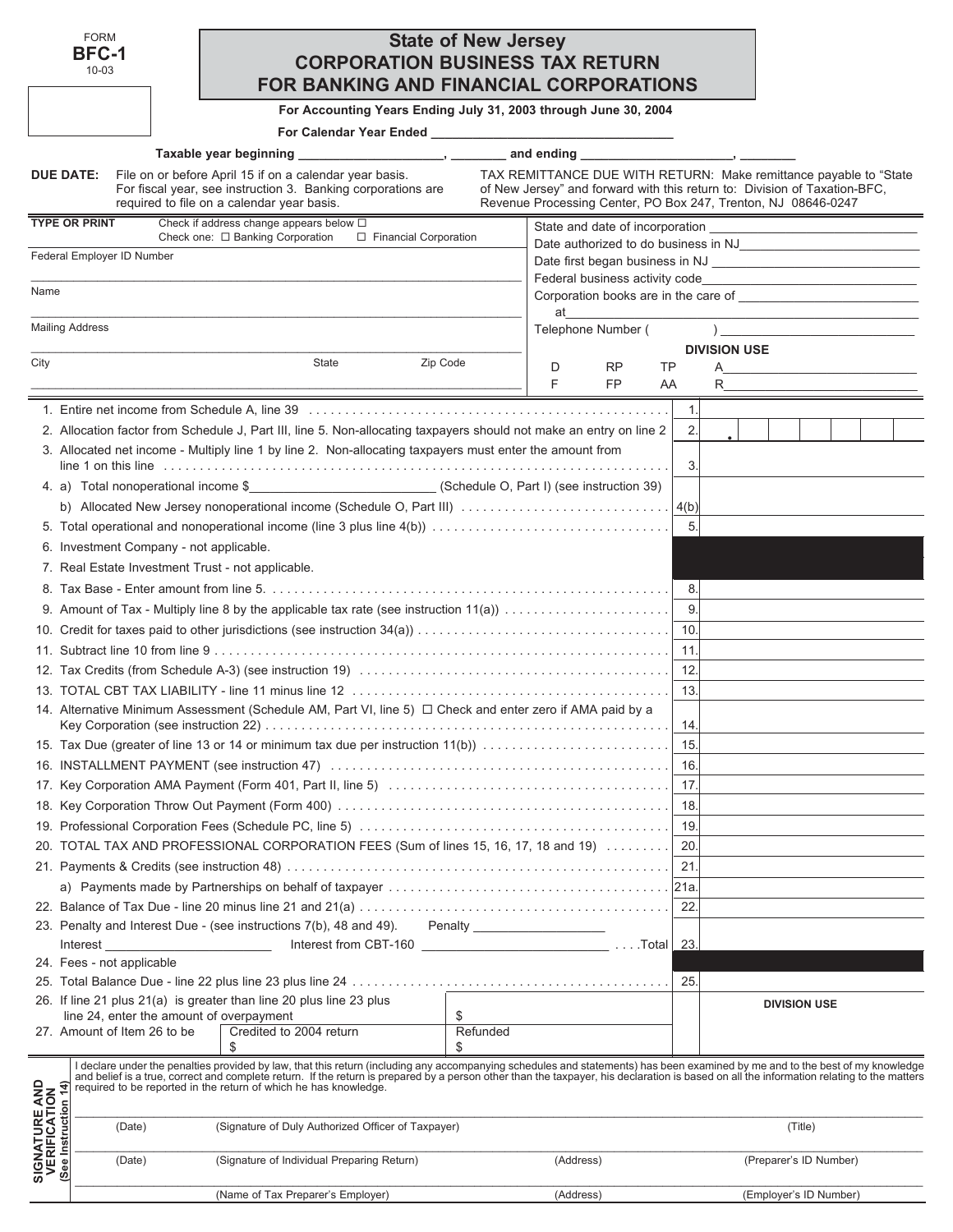#### **SCHEDULE A Computation of Entire Net Income (Instruction 16). Every corporation must complete this schedule. Federal schedules are acceptable for lines 1-28. Lines 29-39 MUST BE COMPLETED ON THIS FORM.**

| <b>GROSS INCOME</b>                                                                                            |              |    |  |  |  |  |  |  |
|----------------------------------------------------------------------------------------------------------------|--------------|----|--|--|--|--|--|--|
| 1. Gross receipts or sales ________________________________Less Returns and allowances________________________ |              | \$ |  |  |  |  |  |  |
|                                                                                                                |              |    |  |  |  |  |  |  |
|                                                                                                                | $\mathbf{3}$ | S  |  |  |  |  |  |  |
|                                                                                                                | 4            |    |  |  |  |  |  |  |
| 5. Interest:                                                                                                   |              |    |  |  |  |  |  |  |
| (a) On obligations of the United States and U.S. Instrumentalities 5(a)                                        |              |    |  |  |  |  |  |  |
|                                                                                                                | 5            |    |  |  |  |  |  |  |
|                                                                                                                | 6            |    |  |  |  |  |  |  |
|                                                                                                                |              |    |  |  |  |  |  |  |
|                                                                                                                | 8            |    |  |  |  |  |  |  |
|                                                                                                                | 9            |    |  |  |  |  |  |  |
|                                                                                                                | 10           |    |  |  |  |  |  |  |
|                                                                                                                | 11           | \$ |  |  |  |  |  |  |
| <b>DEDUCTIONS</b>                                                                                              |              |    |  |  |  |  |  |  |

|                                                                                                                     | 12    | $ $ \$ |
|---------------------------------------------------------------------------------------------------------------------|-------|--------|
|                                                                                                                     | 13    |        |
|                                                                                                                     | 14    |        |
|                                                                                                                     | 15    |        |
|                                                                                                                     | 16    |        |
|                                                                                                                     | 17    |        |
|                                                                                                                     | 18    |        |
|                                                                                                                     | 19    |        |
|                                                                                                                     |       |        |
| 21. Less depreciation claimed in Schedule A and elsewhere on return 21(a) (                                         | 21(b) |        |
|                                                                                                                     | 22    |        |
|                                                                                                                     | 23    |        |
|                                                                                                                     | 24    |        |
|                                                                                                                     | 25    |        |
|                                                                                                                     | 26    |        |
|                                                                                                                     | 27    | l \$   |
| 28. Taxable income before net operating loss deduction and special deductions (line 11 less line 27 must agree with |       |        |
| line 28, page 1 of Unconsolidated Federal Form 1120). 1120S filers who have not elected to be New Jersey            |       |        |
| S Corporations must report the amount from line 7, Schedule S-1 of the BFC-1. (See instructions 8(b) and 16(c))     | 28    | \$     |

#### **ADJUSTMENTS - LINES 29 - 39 MUST BE COMPLETED ON THIS FORM**

| 29. Interest on Federal, State, Municipal and other obligations not included in Item 5 above        |    |    |
|-----------------------------------------------------------------------------------------------------|----|----|
|                                                                                                     | 29 |    |
|                                                                                                     | 30 |    |
| 31. New Jersey State and other states taxes deducted above (see instruction 16(f))                  | 31 |    |
|                                                                                                     | 32 |    |
| 33. (a)                                                                                             |    |    |
| (b)                                                                                                 |    |    |
| (c)                                                                                                 |    |    |
| (d)                                                                                                 |    |    |
| 34. Entire net income before net operating loss deduction and dividend exclusion (total of lines 28 | 34 |    |
| 35. Net operating loss deduction from Schedule A-1 (see instructions 16(i) and 17)                  | 35 |    |
|                                                                                                     | 36 |    |
|                                                                                                     | 37 |    |
|                                                                                                     | 38 |    |
| 39. ENTIRE NET INCOME (Line 36 minus line 37 and line 38 - Carry to page 1, line 1) $\ldots$        | 39 | -S |
|                                                                                                     |    |    |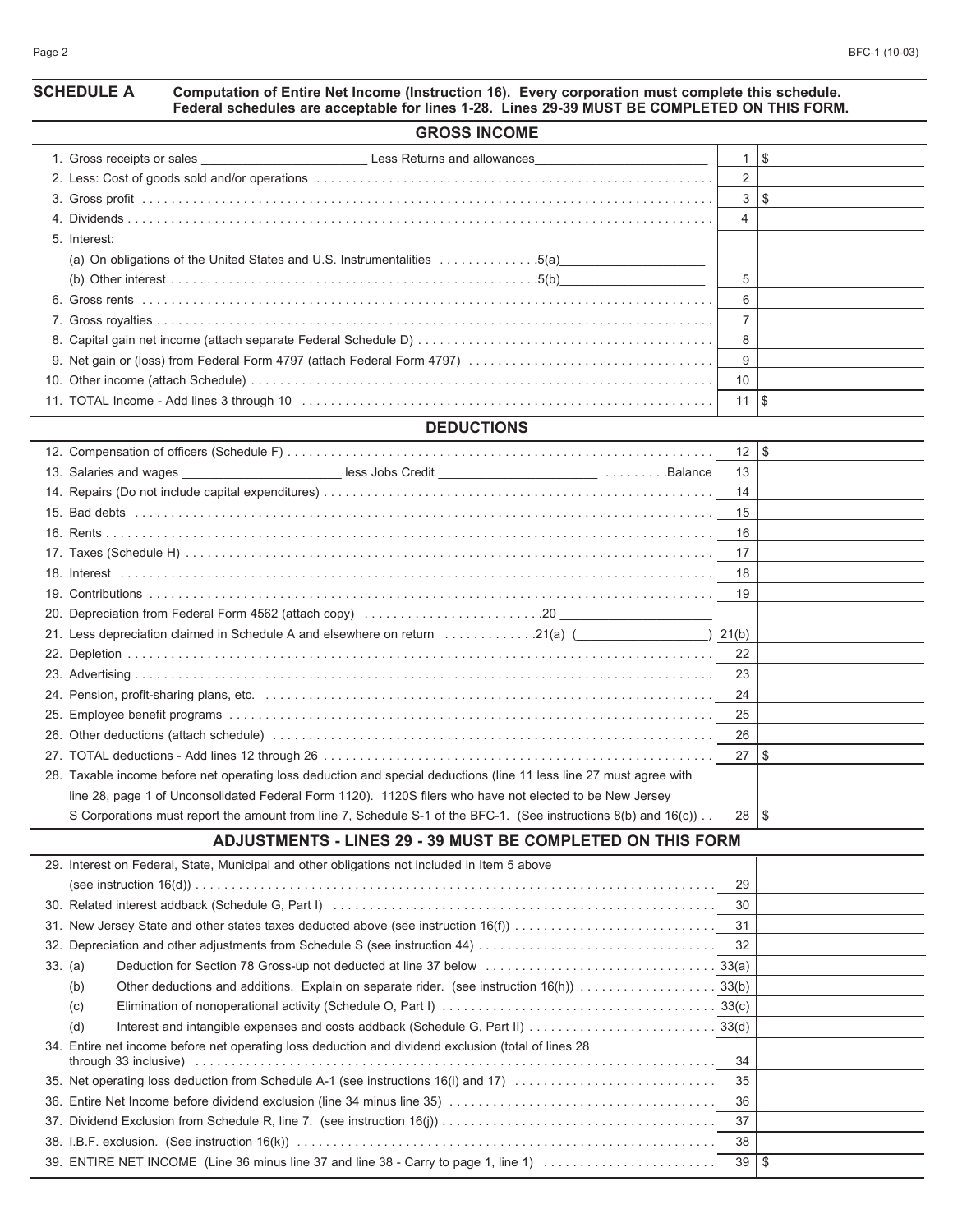| BFC-1 (10-03) |  | Page 3 |  |
|---------------|--|--------|--|
|               |  |        |  |
|               |  |        |  |

| Name                |                                                                                                        |                                                                            | Federal ID Number                                       |                |        |  |
|---------------------|--------------------------------------------------------------------------------------------------------|----------------------------------------------------------------------------|---------------------------------------------------------|----------------|--------|--|
| <b>SCHEDULE A-1</b> |                                                                                                        | NET OPERATING LOSS DEDUCTION AND CARRYOVER (See Instructions 16(i) and 17) |                                                         |                |        |  |
|                     | (1)                                                                                                    | (2)                                                                        | (3)                                                     |                | (4)    |  |
|                     | <b>Fiscal Year Ended</b>                                                                               | Income/Loss Reported<br>on Schedule A, line 28                             | Add N.J. ENI Adj.'s Excluding<br>the Dividend Exclusion |                | Amount |  |
| N.J. NOL'S          | 1.                                                                                                     |                                                                            |                                                         |                |        |  |
|                     | 2.                                                                                                     |                                                                            |                                                         |                |        |  |
|                     | 3.                                                                                                     |                                                                            |                                                         |                |        |  |
|                     | 4.                                                                                                     |                                                                            |                                                         |                |        |  |
|                     | 5.                                                                                                     |                                                                            |                                                         |                |        |  |
|                     | 6.                                                                                                     |                                                                            |                                                         |                |        |  |
|                     | 7.                                                                                                     |                                                                            |                                                         |                |        |  |
| N.J. NOL'S Used     | 8.                                                                                                     |                                                                            |                                                         |                |        |  |
|                     | 9.                                                                                                     |                                                                            |                                                         |                |        |  |
|                     | 10.                                                                                                    |                                                                            |                                                         |                |        |  |
|                     | 11.                                                                                                    |                                                                            |                                                         |                |        |  |
|                     | 12.                                                                                                    |                                                                            |                                                         |                |        |  |
|                     | 13.                                                                                                    |                                                                            |                                                         |                |        |  |
|                     | 14.                                                                                                    |                                                                            |                                                         |                |        |  |
| N.J. NOL Carryover  | 15.                                                                                                    |                                                                            |                                                         |                |        |  |
| <b>SCHEDULE A-2</b> |                                                                                                        | COST OF GOODS SOLD (See Instruction 18)                                    |                                                         |                |        |  |
|                     |                                                                                                        |                                                                            |                                                         | 1.             |        |  |
|                     |                                                                                                        |                                                                            |                                                         | 2.             |        |  |
|                     |                                                                                                        |                                                                            |                                                         | 3.             |        |  |
|                     |                                                                                                        |                                                                            |                                                         | 4.             |        |  |
|                     |                                                                                                        |                                                                            |                                                         | 5.             |        |  |
|                     |                                                                                                        |                                                                            |                                                         | 6.             |        |  |
|                     |                                                                                                        |                                                                            |                                                         | 7.             |        |  |
|                     | 8. Cost of goods sold - Subtract line 7 from line 6. Enter here and on Schedule A, line 2              |                                                                            |                                                         | 8.             |        |  |
| <b>SCHEDULE A-3</b> |                                                                                                        | <b>SUMMARY OF TAX CREDITS</b> (See Instruction 19)                         |                                                         |                |        |  |
|                     |                                                                                                        |                                                                            |                                                         | $\mathbf{1}$ . |        |  |
|                     |                                                                                                        |                                                                            |                                                         | 2.             |        |  |
| 3. EITHER:          | a) Urban Enterprise Zone Employee Tax Credit from Form 300                                             |                                                                            |                                                         |                |        |  |
| <b>OR</b>           | b) Urban Enterprise Zone Investment Tax Credit from Form 301                                           |                                                                            |                                                         | 3.             |        |  |
|                     |                                                                                                        |                                                                            |                                                         | 4.             |        |  |
|                     |                                                                                                        |                                                                            |                                                         | 5.             |        |  |
|                     | 6. Manufacturing Equipment and Employment Investment Tax Credit from Form 305                          |                                                                            |                                                         | 6.             |        |  |
|                     |                                                                                                        |                                                                            |                                                         | 7.             |        |  |
|                     |                                                                                                        |                                                                            |                                                         | 8.             |        |  |
|                     | 9. Small New Jersey-Based High-Technology Business Investment Tax Credit from Form 308                 |                                                                            |                                                         | 9.             |        |  |
|                     | 10. Neighborhood Revitalization State Tax Credit from Form 311 (See instruction 46(j))                 |                                                                            |                                                         | 10.            |        |  |
|                     |                                                                                                        |                                                                            |                                                         | 11.            |        |  |
|                     |                                                                                                        |                                                                            |                                                         | 12.            |        |  |
|                     |                                                                                                        |                                                                            |                                                         | 13.            |        |  |
|                     | 14. Total tax credits taken on this return - Add lines 1 through 13. Enter here and on page 1, line 12 |                                                                            |                                                         | 14.            |        |  |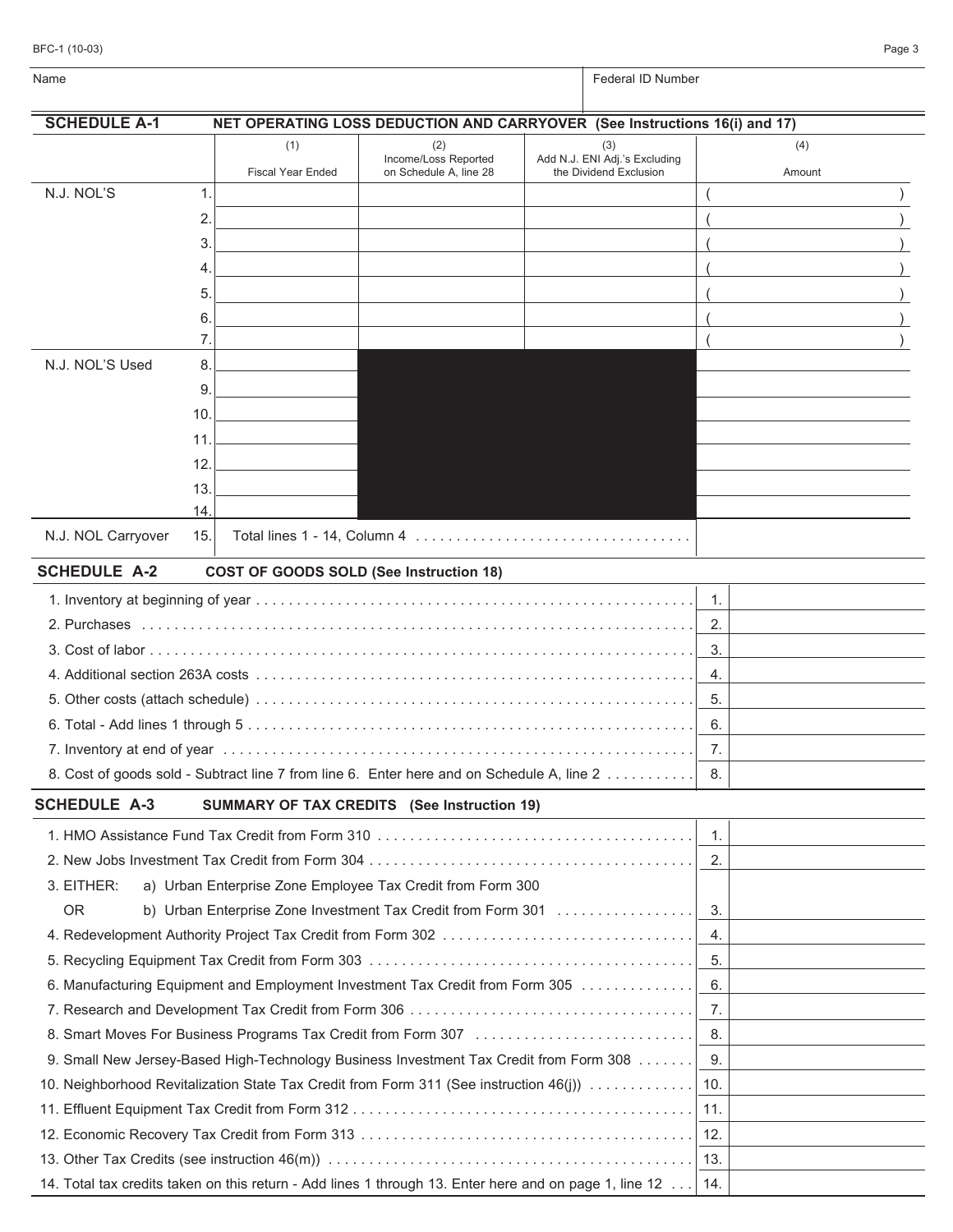| <b>SCHEDULE A-4</b>                                                    | <b>SUMMARY SCHEDULE (See Instruction 20)</b> |                  |                                                                 |                  |
|------------------------------------------------------------------------|----------------------------------------------|------------------|-----------------------------------------------------------------|------------------|
| <b>Net Operating Loss Deduction</b>                                    |                                              |                  | 6. Schedule J, Part III, line $2(q)$ $\mid$ 6.                  |                  |
| and Carryover<br>1. Schedule A-1, line $15$                            |                                              |                  | 7. Schedule J, Part III, line $2(h)$ $\mid$ 7.                  |                  |
| Interest and Intangible Costs and                                      |                                              |                  | 8. Schedule J, Part III, line 2(j)  3.                          |                  |
| <b>Expenses</b>                                                        |                                              |                  | 9. Schedule J, Part III, line $3(c)$ 9.                         |                  |
| 2. Schedule G, Part I, line $b \ldots l$ 2.                            |                                              |                  | Non-Operational Income Information                              |                  |
| 3. Schedule G, Part II, line $b$ 3.                                    |                                              |                  | 10. Schedule O, Part III, line 31 10.                           |                  |
| <b>Schedule J Information</b>                                          |                                              |                  | <b>Dividend Exclusion Information</b>                           |                  |
| 4. Schedule J, Part III, line $1(c)$   4.                              |                                              |                  | 11. Schedule R, line 4 11.                                      |                  |
| 5. Schedule J, Part III, line $2(f)$ $\begin{vmatrix} 5 \end{vmatrix}$ |                                              |                  | 12. Schedule R, line 6 12.                                      |                  |
| <b>Historical Information</b><br>(All Corporations)                    | <b>Year 2000</b>                             | <b>Year 2001</b> | <b>Year 2002</b>                                                | <b>Year 2003</b> |
| 13. Schedule AM, Part III, line 1                                      |                                              |                  |                                                                 |                  |
| 14. Schedule AM, Part III, line 2                                      |                                              |                  |                                                                 |                  |
| CALCNIE A E                                                            |                                              |                  | COOCO INCOME TECT FOD FINANCIAL DUCINECCES (See Instrumento AA) |                  |

#### **SCHEDULE A-5 GROSS INCOME TEST FOR FINANCIAL BUSINESSES (See Instruction 21) Qualifying financial businesses must file this form along with their tax return Form BFC-1**

This form is used to determine whether a corporation qualifies as a Financial Business Corporation. For the purpose of making this computation, Column 1 shall be the sum of the amounts reported on line 1 and lines 4 through 10 of Schedule A on Form CBT-100 or BFC-1, adjusted for interest on Federal, State, Municipal and other obligations not included on line 5 of Schedule A and the dividend exclusion. Column 2 shall be the gross income included in Column 1 which was derived from the following financial activities:

1) Discounting and negotiating promissory notes, drafts, bills of exchange and other evidences of debt;

2) Buying and selling exchange;

3) Making of or dealing in secured or unsecured loans and discounts;

- 4) Dealing in securities or shares of corporate stock by purchasing and selling such securities and stock without recourse, solely upon the order and for the account of customers;
- 5) Investing and reinvesting in marketable obligations evidencing indebtedness of any person, copartnership, association or corporation in the form of bonds, notes or debentures commonly known as investment securities; or
- 6) Dealing in or underwriting obligations of the United States, any state or any political subdivision thereof or of a corporate instrumentality of any of them.
- 7) Certain leasing transactions which approximate secured loans by meeting each of the following requirements:
	- i. Lessor must look primarily to the creditworthiness of the lessee in order to recover its investment.
	- ii. Lessor may not rely on repetitious leasing of the same property.
	- iii. The lease must be a net lease.
	- iv. The lessor must recover its full investment plus its cost of financing through the rental payments, tax benefits, and the residual value of the property.

See N.J.A.C 18:7-1.16(b) for additional information regarding leasing transactions.

|                     | From Schedule A of the CBT-100 or BFC-1                                            | Column 1<br><b>Gross Income - Overall</b> | Column <sub>2</sub><br><b>Gross Income Financial</b><br><b>Activities</b> |
|---------------------|------------------------------------------------------------------------------------|-------------------------------------------|---------------------------------------------------------------------------|
| Line 1              | Gross receipts                                                                     |                                           |                                                                           |
| Line 4              | <b>Dividends</b>                                                                   |                                           |                                                                           |
| Line 5              | Interest                                                                           |                                           |                                                                           |
| Line 6              | Gross rents                                                                        |                                           |                                                                           |
| Line 7              | Gross royalties                                                                    |                                           |                                                                           |
| Line 8              | Capital gain net income                                                            |                                           |                                                                           |
| Line 9              | Net gain or loss from Federal Form 4797                                            |                                           |                                                                           |
| Line 10             | Other income                                                                       |                                           |                                                                           |
| <b>TOTAL</b>        |                                                                                    |                                           |                                                                           |
| Add:                | Interest on Federal, State, Municipal and other obligations not included in line 5 |                                           |                                                                           |
| Subtotal            |                                                                                    |                                           |                                                                           |
| Deduct:             | Dividend exclusion from Schedule R of CBT-100 or BFC-1                             |                                           |                                                                           |
| <b>GROSS INCOME</b> |                                                                                    |                                           |                                                                           |

**Divide the gross income from Column 2 by the gross income from Column 1 and enter the result \_\_\_\_\_\_\_\_\_\_\_\_\_\_\_\_\_\_\_\_\_\_\_\_%**

If the resulting percentage **is less than 75%**, the corporation **does not qualify** as a Financial Business and **must file** a Corporation Business Tax Return, **Form CBT-100.**

If the resulting percentage **is 75% or more**, the corporation qualifies as a Financial Business and **must file** a Corporation Business Tax Return for Banking and Financial Corporations, **Form BFC-1**, and complete Schedule L apportioning the financial business in New Jersey consistent with N.J.S.A. 54:10A-38 (section 38 of the Corporation Business Tax Act).

This schedule must be attached to the BFC-1 filed by the taxpayer.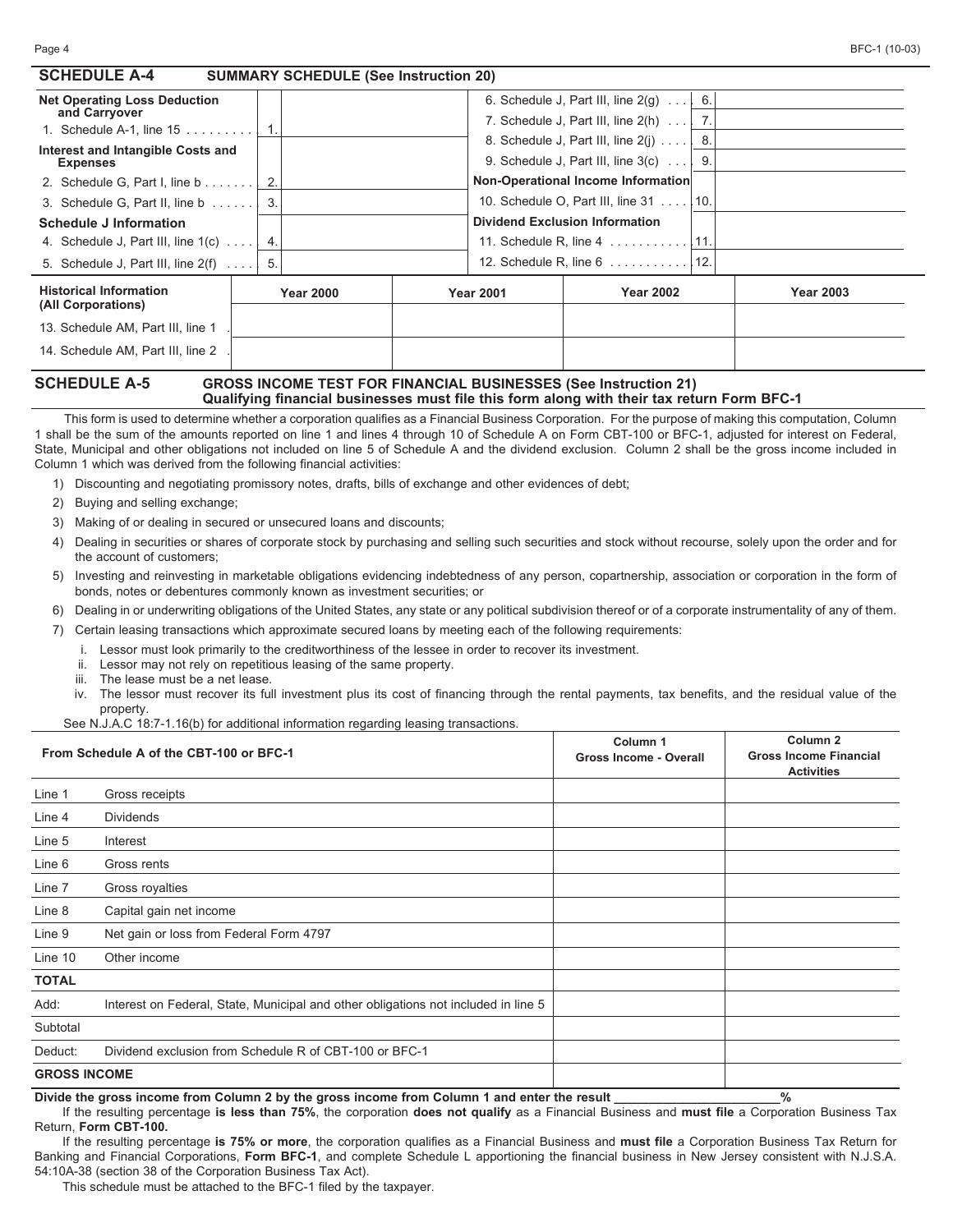| <b>SCHEDULE AM</b><br><b>ALTERNATIVE MINIMUM ASSESSMENT FOR BFC CORPORATIONS (See Instruction 22)</b> |            |  |
|-------------------------------------------------------------------------------------------------------|------------|--|
| <b>PART I</b><br><b>COMPUTATION OF NEW JERSEY GROSS RECEIPTS</b>                                      |            |  |
| 1. Enter sales of tangible personal property shipped to points within New Jersey                      | $\lceil$ 1 |  |
|                                                                                                       | 2          |  |
|                                                                                                       | 3          |  |
| 4. Enter royalties for the use in New Jersey of patents and copyrights                                | 4          |  |
|                                                                                                       |            |  |
|                                                                                                       | 6          |  |
| <b>PART II</b><br><b>COMPUTATION OF NEW JERSEY GROSS PROFITS</b>                                      |            |  |
|                                                                                                       |            |  |
|                                                                                                       |            |  |
| 3. Enter the Allocation Factor (see instruction 22, Non-allocators enter 100%)                        | 3.         |  |
|                                                                                                       | 4.         |  |
|                                                                                                       |            |  |

#### **PART III GROSS SALES AND COST OF GOODS SOLD FOR CURRENT AND PRIOR YEARS**

|                             | <b>Year 2000</b> | <b>Year 2001</b> | <b>Year 2002</b> | <b>Year 2003</b><br><b>From Part II Above</b> |
|-----------------------------|------------------|------------------|------------------|-----------------------------------------------|
| 1. NJ Gross<br>receipts     |                  |                  |                  |                                               |
| 2. NJ Cost of<br>Goods Sold |                  |                  |                  |                                               |

#### **PART IV ALTERNATIVE MINIMUM ASSESSMENT BASED UPON GROSS PROFITS**

|                                                                                                                                                    | 1. New Jersey Gross Profits - enter amount from Part II, line 5; if less than \$1,000,000, enter          |      |             |  |
|----------------------------------------------------------------------------------------------------------------------------------------------------|-----------------------------------------------------------------------------------------------------------|------|-------------|--|
| 2. If line 1 is greater than \$1,000,000, but not over \$10,000,000, complete line 3.<br>If line 1 is greater than \$10,000,000 then go to line 4. |                                                                                                           |      |             |  |
|                                                                                                                                                    |                                                                                                           |      | \$1,000,000 |  |
|                                                                                                                                                    |                                                                                                           |      |             |  |
|                                                                                                                                                    |                                                                                                           |      |             |  |
|                                                                                                                                                    |                                                                                                           |      |             |  |
| (e)                                                                                                                                                |                                                                                                           |      |             |  |
| (f)                                                                                                                                                | Multiply line 3(e) by 1.11111, the NJ AMA Exclusion Rate $\dots\dots\dots\dots\dots\dots\dots\dots\dots$  | 3(f) |             |  |
|                                                                                                                                                    | 4. (a) If line 1 is greater than \$10,000,000, but not over \$15,000,000, multiply line 1 by .0035 [4(a)] |      |             |  |
| (b)                                                                                                                                                | If line 1 is greater than \$15,000,000, but not over \$25,000,000, multiply line 1 by .006 $ 4(b) $       |      |             |  |
| (C)                                                                                                                                                | If line 1 is greater than \$25,000,000, but not over \$37,500,000, multiply line 1 by .007   4(c)         |      |             |  |
|                                                                                                                                                    |                                                                                                           |      |             |  |
|                                                                                                                                                    | 5. AMA based on Gross Profits - amount from line 3(f) or $4(a)$ , $4(b)$ , $4(c)$ , or $4(d)$             | -51  |             |  |
| * Complete lines 3(c) and 3(d) only if part of an affiliated or controlled group. See instruction 21.                                              |                                                                                                           |      |             |  |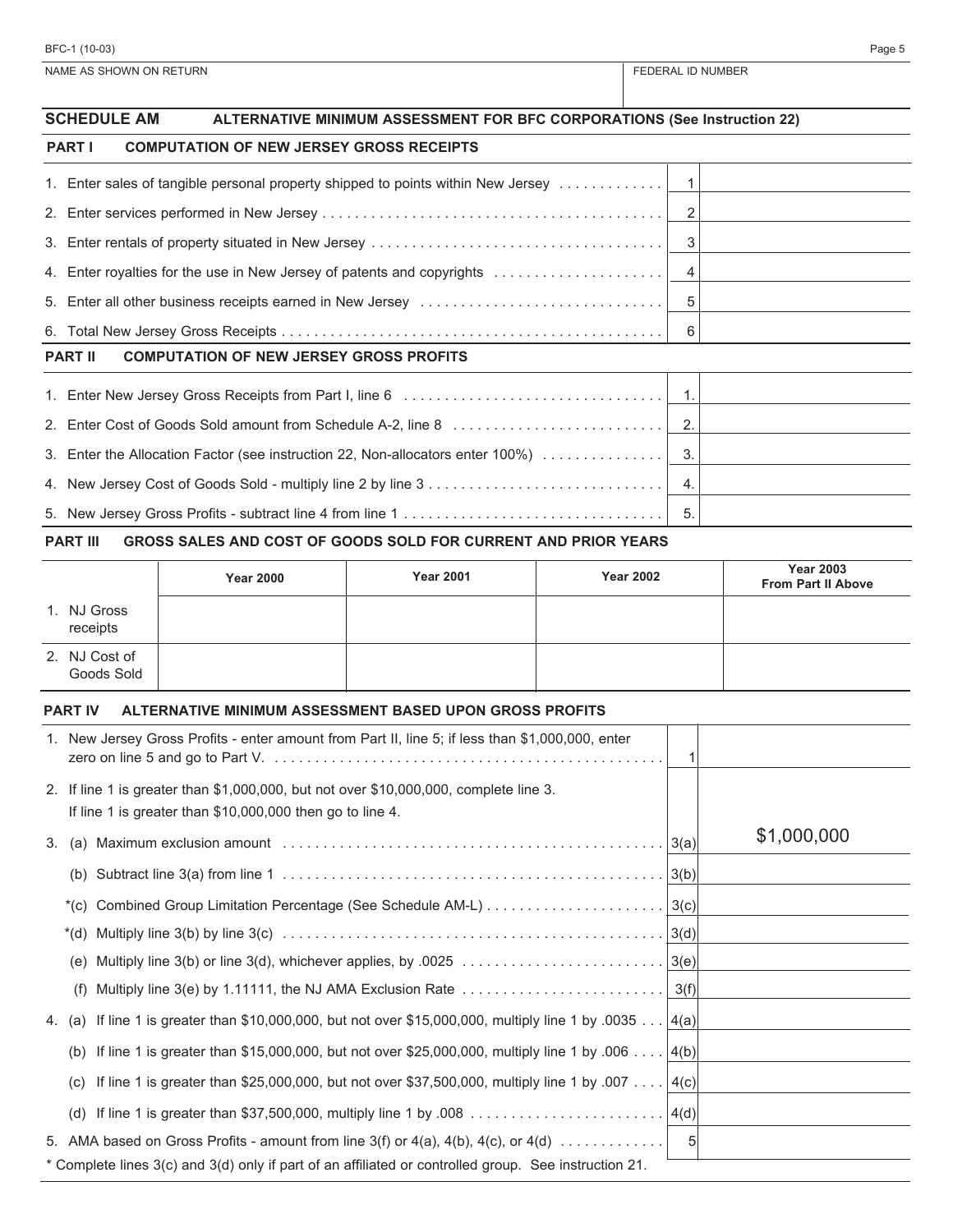| Page 6 | BFC-1 (10-03) |
|--------|---------------|
|--------|---------------|

| NAME AS SHOWN ON RETURN |                                                                                                                                                                                                                                                                                         |              | FEDERAL ID NUMBER |  |  |
|-------------------------|-----------------------------------------------------------------------------------------------------------------------------------------------------------------------------------------------------------------------------------------------------------------------------------------|--------------|-------------------|--|--|
| <b>PART V</b>           | ALTERNATIVE MINIMUM ASSESSMENT BASED UPON GROSS RECEIPTS                                                                                                                                                                                                                                |              |                   |  |  |
|                         | 1. New Jersey Gross Receipts - enter amount from Part I, line 6; if less than \$2,000,000,                                                                                                                                                                                              | 1            |                   |  |  |
|                         | 2. If line 1 is greater than \$2,000,000, but not over \$20,000,000, complete line 3.<br>If line 1 is greater than \$20,000,000 then go to line 4.                                                                                                                                      |              |                   |  |  |
| 3.                      |                                                                                                                                                                                                                                                                                         |              | \$2,000,000       |  |  |
|                         |                                                                                                                                                                                                                                                                                         |              |                   |  |  |
|                         |                                                                                                                                                                                                                                                                                         |              |                   |  |  |
|                         |                                                                                                                                                                                                                                                                                         |              |                   |  |  |
|                         |                                                                                                                                                                                                                                                                                         |              |                   |  |  |
|                         | (f) Multiply line 3(e) by 1.11111, the NJ AMA Exclusion Rate $\dots\dots\dots\dots\dots\dots\dots\dots\dots$                                                                                                                                                                            | 3(f)         |                   |  |  |
| 4.                      | (a) If line 1 is greater than \$20,000,000, but not over \$30,000,000, multiply line 1 by .00175 . $ 4(a)$                                                                                                                                                                              |              |                   |  |  |
|                         | (b) If line 1 is greater than \$30,000,000, but not over \$50,000,000, multiply line 1 by .003 $ 4(b)$                                                                                                                                                                                  |              |                   |  |  |
|                         | (c) If line 1 is greater than \$50,000,000, but not over \$75,000,000, multiply line 1 by .0035 $ 4(c)$                                                                                                                                                                                 |              |                   |  |  |
|                         |                                                                                                                                                                                                                                                                                         |              |                   |  |  |
|                         | 5. AMA based on Gross Receipts - amount from line 3(f) or $4(a)$ , $4(b)$ , $4(c)$ , or $4(d)$                                                                                                                                                                                          | 5            |                   |  |  |
|                         | * Complete lines 3(c) and 3(d) only if part of an affiliated or controlled group. See instruction 21.                                                                                                                                                                                   |              |                   |  |  |
| <b>PART VI</b>          | <b>CORPORATION BUSINESS TAX/ALTERNATIVE MINIMUM ASSESSMENT</b>                                                                                                                                                                                                                          |              |                   |  |  |
|                         | 1. Enter amount from Part V, line 5, Alternative Minimum Assessment (Gross Receipts)                                                                                                                                                                                                    | $\mathbf{1}$ |                   |  |  |
|                         | 2. Enter amount from Part IV, line 5, Alternative Minimum Assessment (Gross Profits)                                                                                                                                                                                                    | 2            |                   |  |  |
|                         |                                                                                                                                                                                                                                                                                         | 3            | \$5,000,000       |  |  |
|                         | 4. For the first privilege period, the taxpayer has the option to select the computation of the<br>Alternative Minimum Assessment on line 1 or 2. However, once selected, the method must<br>be employed for that privilege period, and for the next succeeding four privilege periods. | 4            |                   |  |  |
|                         | 5. Amount of Tax - enter the lesser of line 3 or line 4. Enter this amount on line 14, page 1 of<br>the BFC-1. If taxpayer is part of an affiliated group claiming the AMA Threshold Limit,                                                                                             | 5            |                   |  |  |
| <b>PART VII</b>         | <b>KEY CORPORATION ELECTION</b>                                                                                                                                                                                                                                                         |              |                   |  |  |
|                         |                                                                                                                                                                                                                                                                                         |              |                   |  |  |
|                         |                                                                                                                                                                                                                                                                                         |              |                   |  |  |
|                         |                                                                                                                                                                                                                                                                                         | $\mathbf{3}$ |                   |  |  |
|                         | 4. Enter the CBT liability from BFC-1, page 1, line 13, or the minimum tax, whichever                                                                                                                                                                                                   | 4            |                   |  |  |
|                         | 5. Excess AMA over CBT - line 3 minus line 4 (If less than zero, enter zero)                                                                                                                                                                                                            | 5            |                   |  |  |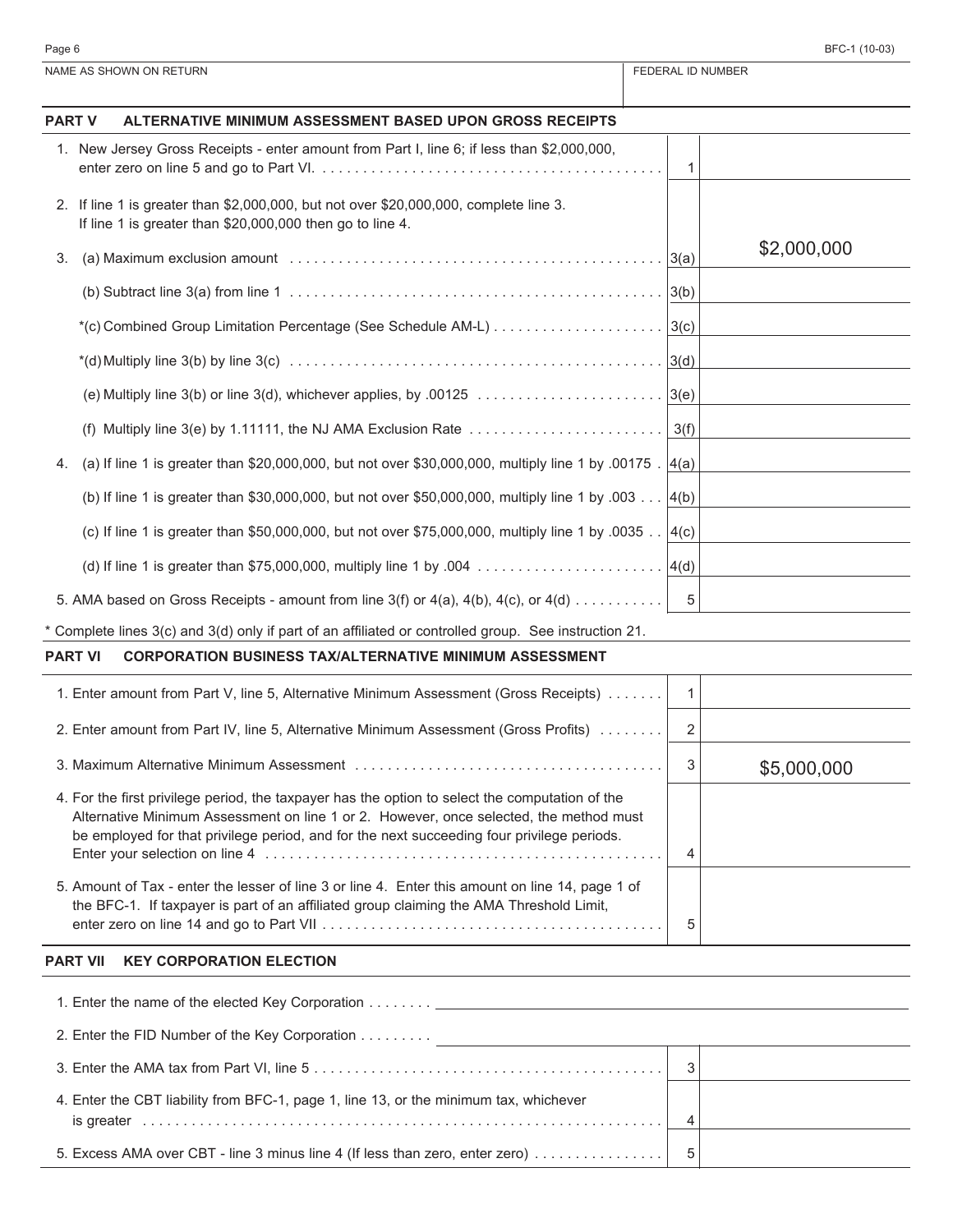| BFC-1 (10-03) | Page 7 |  |
|---------------|--------|--|
|               |        |  |

NAME AS SHOWN ON RETURN FEDERAL ID NUMBER

# **SCHEDULE AM-L ALTERNATIVE MINIMUM ASSESSMENT - COMBINED GROUP EXCLUSION LIMITATION PERCENTAGE (See Instruction 23)** (A) Corporate Name (B) Federal ID Number  $(C)^*$ Gross Profits Limitation (Schedule AM, Part IV, Line 1 or 3(a)\*\*  $(D)^*$ Gross Receipts Limitation (Schedule AM, Part V, Line 1 or 3(a)\*\* 1. Total  $\ldots \ldots \ldots \ldots \ldots \ldots \ldots \ldots \ldots \ldots \ldots \ldots \ldots$ 2. Multiply line 1(C) by 2 . . . . . . . . . . . . . . . . . . . . . . . . . . . . . . . 3. Add lines 2(C) and 1(D) . . . . . . . . . . . . . . . . . . . . . . . . . . . . . 4. Maximum group limitation . . . . . . . . . . . . . . . . . . . . . . . . . . . . 5. Exclusion limitation percentage - Divide line 3 by line 4. If greater than 1, enter 1.000000. Carry to Schedule AM, Part IV, Line 3(c) or Part V, Line 3(c) . . . . . . . . . . . . . . . . . . . . . . . . . . . . . . . . . . . . \$10,000,000 . \* Enter a number in either Column C or Column D (not both) based upon the AMA Computation Method selected.

\*\* Enter Schedule AM, Part IV, Line 1 or 3(a), whichever is lower, for Column C, or Schedule AM, Part V, Line 1 or Line 3(a), whichever is lower, for Column D.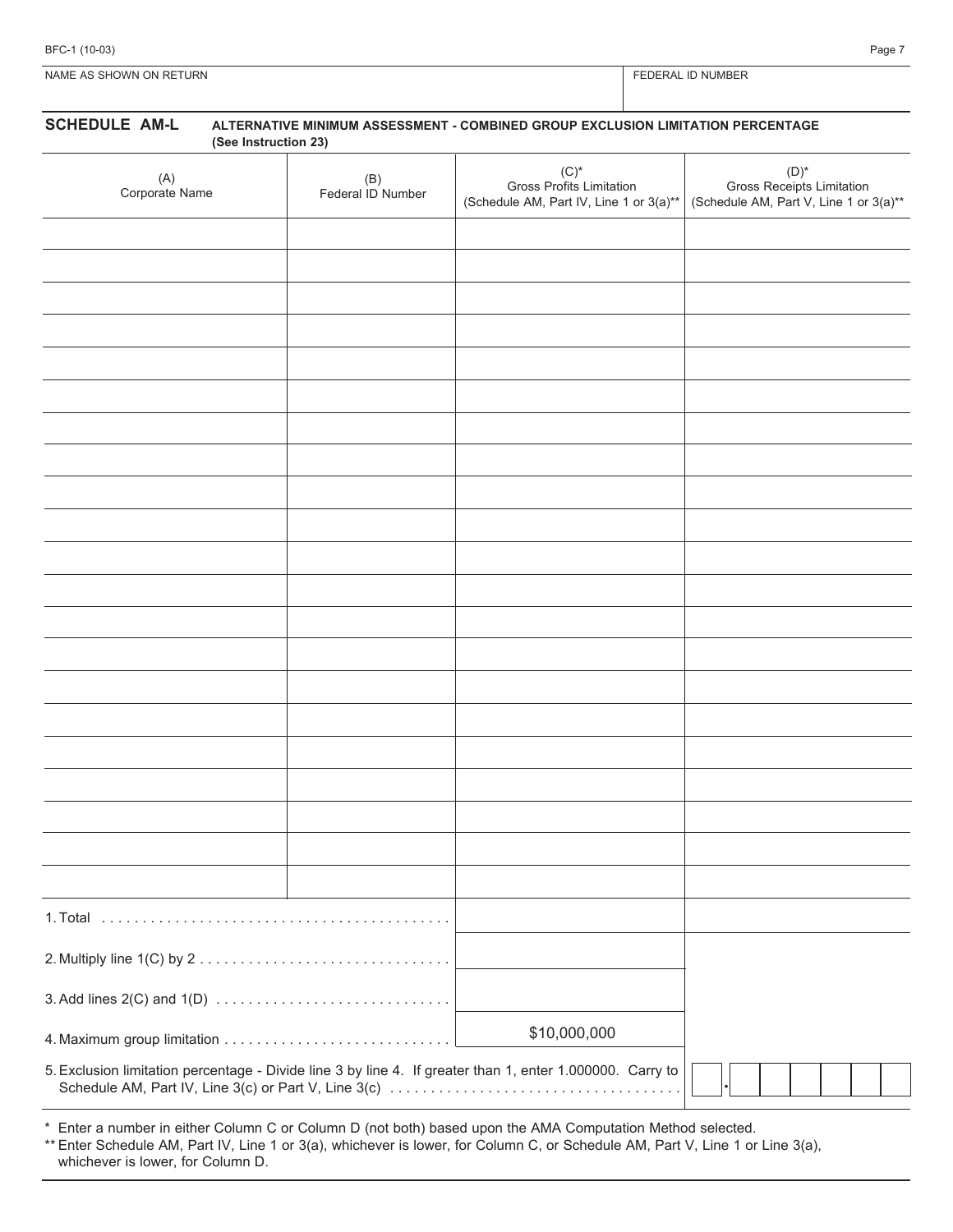| <b>NUMBER</b> |  |
|---------------|--|

| <b>NAME</b><br>ON RETURN<br><b>NVN</b><br>△ ⇔<br><b>SHC</b> | NUMBEF ו<br>:RAI |
|-------------------------------------------------------------|------------------|
|                                                             |                  |

#### SCHEDULE **B** BALANCE SHEET AS OF

Figures appearing below must be the same as year-end figures shown on the taxpayer's books. If not, explain and reconcile on rider. Consolidated returns are not permitted. See instruction 24.

| ICCONCIC ON NOCK. CONSUMERCE FORMIS ENC NOT PONTINUOL. OCC INSTITUCION 27<br>Assets                 |     | Beginning of the Tax Year                 | <b>End of Tax Year</b> |
|-----------------------------------------------------------------------------------------------------|-----|-------------------------------------------|------------------------|
| 1. Cash                                                                                             |     |                                           |                        |
| 2. Trade notes and accounts receivable                                                              |     |                                           |                        |
| (a) Reserve for bad debts                                                                           |     |                                           |                        |
| 3. Loans to stockholders / affiliates                                                               |     |                                           |                        |
| 4. Stock of subsidiaries                                                                            |     |                                           |                        |
| 5. Corporate stocks                                                                                 |     |                                           |                        |
| 6. Bonds, mortgages and notes                                                                       |     |                                           |                        |
| 7. New Jersey State and Local government obligations                                                |     |                                           |                        |
| 8. All other government obligations                                                                 |     |                                           |                        |
| 9. Patents and copyrights                                                                           |     |                                           |                        |
| 10. Deferred charges                                                                                |     |                                           |                        |
| 11. Goodwill                                                                                        |     |                                           |                        |
| 12. All other intangible personal property (itemize)                                                |     |                                           |                        |
| 13. Total intangible personal property (total lines 1 to 12)                                        |     |                                           |                        |
| 14. Land                                                                                            |     |                                           |                        |
|                                                                                                     |     |                                           |                        |
| 15. Buildings and other improvements                                                                |     |                                           |                        |
| (a) Less accumulated depreciation                                                                   |     |                                           |                        |
| 16. Machinery and equipment                                                                         |     |                                           |                        |
| (a) Less accumulated depreciation                                                                   |     |                                           |                        |
| 17. Inventories                                                                                     |     |                                           |                        |
| 18. All other tangible personalty (net) (itemize on rider)                                          |     |                                           |                        |
| 19. Total real and tangible personal property (total lines 14 to 18)                                |     |                                           |                        |
| 20. Total assets (add lines 13 and 19)                                                              |     |                                           |                        |
| <b>Liabilities and Stockholder's Equity</b>                                                         |     |                                           |                        |
| 21. Accounts payable                                                                                |     |                                           |                        |
| 22. Mortgages, notes, bonds payable in less than 1 year (attach schedule)                           |     |                                           |                        |
| 23. Other current liabilities (attach schedule)                                                     |     |                                           |                        |
| 24. Loans from stockholders / affiliates                                                            |     |                                           |                        |
| 25. Mortgages, notes, bonds payable in 1 year or more (attach schedule)                             |     |                                           |                        |
| 26. Other liabilities (attach schedule)                                                             |     |                                           |                        |
| 27. Capital stock:<br>(a) Preferred stock                                                           |     |                                           |                        |
| (b)<br>common stock                                                                                 |     |                                           |                        |
| 28. Paid-in or capital surplus                                                                      |     |                                           |                        |
| 29. Retained earnings - appropriated (attach schedule)                                              |     |                                           |                        |
| 30. Retained earnings - unappropriated                                                              |     |                                           |                        |
| 31. Adjustments to shareholders' equity (attach schedule)                                           |     |                                           |                        |
| 32. Less cost of treasury stock                                                                     |     |                                           |                        |
| 33. Total liabilities and stockholder's equity (total lines 21 to 32)                               |     |                                           |                        |
| <b>SCHEDULE C</b><br>RECONCILIATION OF INCOME PER BOOKS WITH INCOME PER RETURN (See Instruction 25) |     |                                           |                        |
| 1. Net income per books                                                                             |     | 7. Income recorded on books this year not |                        |
| 2. Federal income tax                                                                               |     | included in this return (itemize)         |                        |
| 3. Excess of capital losses over capital gains                                                      |     | (a) Tax-exempt interest \$                |                        |
| 4. Income subject to tax not recorded on                                                            | (b) |                                           |                        |
| books this year (itemize)                                                                           | (c) |                                           |                        |
|                                                                                                     |     |                                           |                        |

8. Deductions in this tax return not charged against book income this year (itemize)

 $\mathcal{L}_\text{max}$  and  $\mathcal{L}_\text{max}$  and  $\mathcal{L}_\text{max}$  and  $\mathcal{L}_\text{max}$ 

10. Income (Item 28, Schedule A) - line 6 less 9

| (b) Contributions Carryover \$ |  |
|--------------------------------|--|
|                                |  |

(a) Depreciation \$

9. Total of lines 7 and 8

| (a) Depreciation \$            |
|--------------------------------|
| (b) Contributions Carryover \$ |

 $\_$  . The set of the set of the set of the set of the set of the set of the set of the set of the set of the set of the set of the set of the set of the set of the set of the set of the set of the set of the set of the se

5. Expenses recorded on books this year not deducted in this return (itemize)

| $(D)$ Continuations Carryover $\psi$ |
|--------------------------------------|
| (c) Other (itemize) $\S$             |

6. Total of lines 1 through 5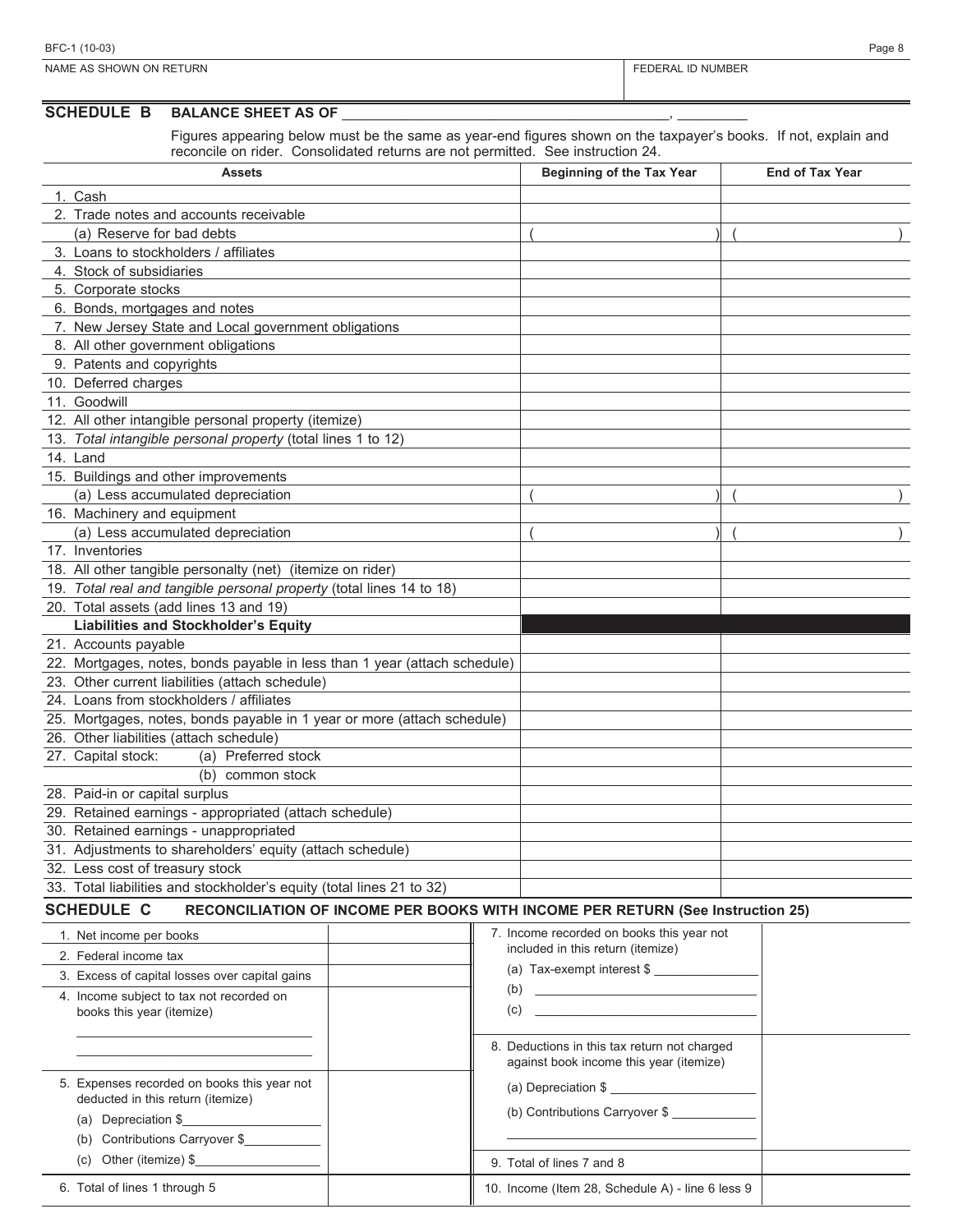| BFC-1 (10-03) |  |
|---------------|--|

| Page 9                          | BFC-1 (10-03)                                                                            |
|---------------------------------|------------------------------------------------------------------------------------------|
| NAME AS SHOWN ON RETURN         | FEDERAL ID NUMBER                                                                        |
|                                 | SCHEDULE C-1 ANALYSIS OF UNAPPROPRIATED RETAINED EARNINGS PER BOOKS (See Instruction 25) |
| 1. Balance at beginning of year | 5. Distributions                                                                         |
| 2. Net income per books         | (a) Cash \$                                                                              |
| 3. Other increases (itemize)    | (b) Stock $$$                                                                            |
|                                 | (c) Property \$                                                                          |

6. Other decreases (itemize)

7. Total of lines 5 and 6

**ALL TAXPAYERS MUST ANSWER THE FOLLOWING QUESTIONS. RIDERS MUST BE PROVIDED WHERE NECESSARY.**

8. Balance end of year (line 4 less 7)

 $\_$  . The contribution of the contribution of  $\mathcal{L}_\mathcal{A}$  $\_$  . The contribution of the contribution of  $\mathcal{L}_\mathcal{A}$ 

| I. Type of business                                                                                                                                                                                                                                                                                               |
|-------------------------------------------------------------------------------------------------------------------------------------------------------------------------------------------------------------------------------------------------------------------------------------------------------------------|
| Principal products handled                                                                                                                                                                                                                                                                                        |
| Internal Revenue Center where corresponding Federal tax return was filed                                                                                                                                                                                                                                          |
| 2. FINAL DETERMINATION OF NET INCOME BY FEDERAL GOVERNMENT (See Instruction 15)<br>The a change of concelled in the concernt of terrible increme of the monopolical concention of for any college concentration included any concentration of the second and the second concentration of the second concentration |

**SCHEDULE E GENERAL INFORMATION (See Instruction 26)**

 $\_$  . The contribution of the contribution of  $\mathcal{L}_\mathcal{A}$ \_\_\_\_\_\_\_\_\_\_\_\_\_\_\_\_\_\_\_\_\_\_\_\_\_\_\_\_\_\_\_\_\_\_\_ \_\_\_\_\_\_\_\_\_\_\_\_\_\_\_\_\_\_\_\_\_\_\_\_\_\_\_\_\_\_\_\_\_\_\_ \_\_\_\_\_\_\_\_\_\_\_\_\_\_\_\_\_\_\_\_\_\_\_\_\_\_\_\_\_\_\_\_\_\_\_

4. Total of lines 1, 2 and 3

Has a change or correction in the amount of taxable income of the reporting corporation or for any other corporation purchased, merged or consolidated with the reporting corporation, been finally determined by the Internal Revenue Service, and not previously reported to New Jersey? "Yes" or "No" \_\_\_\_\_\_\_\_\_\_\_\_\_\_\_\_\_\_\_\_\_\_\_. **If "Yes", an amended return must be filed.**

|               | 3. Did one or more other corporations own beneficially, or control, a majority of the stock of taxpayer corporation or did the same interests own |
|---------------|---------------------------------------------------------------------------------------------------------------------------------------------------|
|               | beneficially, or control, a majority of the stock of taxpayer corporation and of one or more other corporations?                                  |
| "Yes" or "No" | . If "Yes", give full information below (Attach rider if necessary).                                                                              |

| Percent of Stock<br>Owned or Controlled | By Whom Controlled |
|-----------------------------------------|--------------------|
|                                         |                    |
|                                         |                    |
|                                         |                    |
|                                         |                    |

- 4. Is the capital stock of the taxpayer listed on any exchange? "Yes or No" \_\_\_\_\_\_\_\_\_\_. If yes, specify exchanges where listed and submit taxpayer's Annual Report to stockholders for the period covered by this return.
- 5. Is this corporation a Professional Corporation (PC) formed pursuant to NJSA 14:17-1 et.seq. or any similar law from a possession or territory of the United States, a state, or political subdivision thereof? "Yes or No" \_\_\_\_\_\_\_\_\_\_\_. If yes, go to the next question.

How many licensed professionals are owners, shareholders, and/or employees from this PC as of the first day of the privilege period? Attach a rider providing the names, addresses, and FID or SS numbers of the licensed professionals in the PC. If the number of licensed professionals is greater than 2, complete Schedule PC-Per Capita Licensed Professional Fee. See instruction 41 for examples of licensed professionals.

6. **This question must be answered by corporations with income from sources outside the United States.**

(a) Is income from sources outside the United States included in entire net income at line 39 of Schedule A. "Yes or No"

(b) If the answer is "No", set forth such items of gross income, the source, the deductions and the amount of foreign taxes paid thereon. Enter at line 33(b), Schedule A, the difference between the net of such income and the amount of foreign taxes paid thereon not previously deducted.

# **SCHEDULE F CORPORATE OFFICERS - GENERAL INFORMATION AND COMPENSATION (See Instruction 27)**

| (1)                                                                                                                                                                                                                           | (2)                    | (3)   |      | (4)              | (5) |                    | (6)          |                        |  |  |  |
|-------------------------------------------------------------------------------------------------------------------------------------------------------------------------------------------------------------------------------|------------------------|-------|------|------------------|-----|--------------------|--------------|------------------------|--|--|--|
|                                                                                                                                                                                                                               |                        |       |      | Dates Employed   |     |                    |              | Percent of Corporation |  |  |  |
| Name and Current Address of Officer                                                                                                                                                                                           | Social Security Number | Title |      | in this position |     | <b>Stock Owned</b> | Amount of    |                        |  |  |  |
|                                                                                                                                                                                                                               |                        |       | From | To<br>Common     |     | Preferred          | Compensation |                        |  |  |  |
|                                                                                                                                                                                                                               |                        |       |      |                  |     |                    |              |                        |  |  |  |
|                                                                                                                                                                                                                               |                        |       |      |                  |     |                    |              |                        |  |  |  |
|                                                                                                                                                                                                                               |                        |       |      |                  |     |                    |              |                        |  |  |  |
|                                                                                                                                                                                                                               |                        |       |      |                  |     |                    |              |                        |  |  |  |
|                                                                                                                                                                                                                               |                        |       |      |                  |     |                    |              |                        |  |  |  |
|                                                                                                                                                                                                                               |                        |       |      |                  |     |                    |              |                        |  |  |  |
|                                                                                                                                                                                                                               |                        |       |      |                  |     |                    |              |                        |  |  |  |
|                                                                                                                                                                                                                               |                        |       |      |                  |     |                    |              |                        |  |  |  |
|                                                                                                                                                                                                                               |                        |       |      |                  |     |                    |              |                        |  |  |  |
|                                                                                                                                                                                                                               |                        |       |      |                  |     |                    |              |                        |  |  |  |
|                                                                                                                                                                                                                               |                        |       |      |                  |     |                    |              |                        |  |  |  |
|                                                                                                                                                                                                                               |                        |       |      |                  |     |                    |              |                        |  |  |  |
|                                                                                                                                                                                                                               |                        |       |      |                  |     |                    |              |                        |  |  |  |
| (a) Total compensation of officers (a) in the content of the content of the content of the content of the content of the content of the content of the content of the content of the content of the content of the content of |                        |       |      |                  |     |                    |              |                        |  |  |  |
|                                                                                                                                                                                                                               |                        |       |      |                  |     |                    |              |                        |  |  |  |
| (b)                                                                                                                                                                                                                           |                        |       |      |                  |     |                    |              |                        |  |  |  |
| (c)                                                                                                                                                                                                                           |                        |       |      |                  |     |                    |              |                        |  |  |  |
| Balance of compensation of officers (enter here and on Schedule A, line 12)                                                                                                                                                   |                        |       |      |                  |     |                    |              |                        |  |  |  |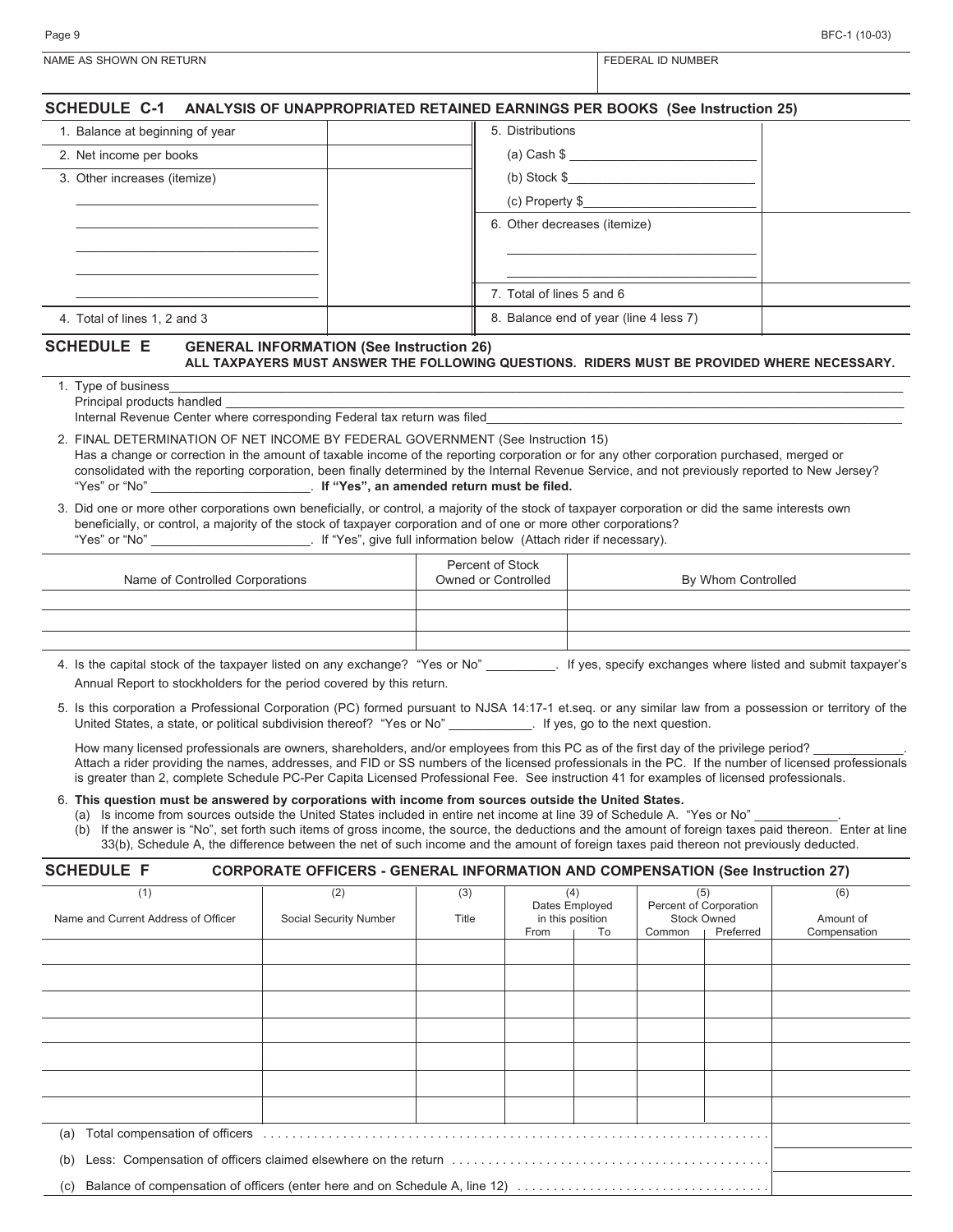| BFC-1 (10-03)           | Page 10                  |
|-------------------------|--------------------------|
| NAME AS SHOWN ON RETURN | <b>FEDERAL ID NUMBER</b> |

# **SCHEDULE G - PART I INTEREST (See Instruction 28)**

| 1. Was interest paid, accrued or incurred to a related member(s), deducted from entire net income? |  |
|----------------------------------------------------------------------------------------------------|--|
|----------------------------------------------------------------------------------------------------|--|

#### "Yes" or "No" \_\_\_\_\_\_\_\_\_\_\_\_\_\_\_\_\_\_\_\_\_\_\_. If "Yes", fill out the following schedule.

| Name of Related Member                                                                                                | Federal ID Number | Relationship to Taxpayer | <b>Amount Deducted</b> |
|-----------------------------------------------------------------------------------------------------------------------|-------------------|--------------------------|------------------------|
|                                                                                                                       |                   |                          |                        |
|                                                                                                                       |                   |                          |                        |
|                                                                                                                       |                   |                          |                        |
|                                                                                                                       |                   |                          |                        |
| Total amount of interest deducted entertainment contains and container and container and container and contain<br>(a) |                   |                          |                        |
| (b)                                                                                                                   |                   |                          |                        |
|                                                                                                                       |                   |                          |                        |

#### **SCHEDULE G - PART II INTEREST EXPENSES AND COSTS AND INTANGIBLE EXPENSES AND COSTS (See Instruction 28)**

1. Were intangible expenses and costs including intangible interest expenses and costs, paid, accrued or incurred to related members, deducted from entire net income? "Yes" or "No" entire net income? "Yes" or "No" and the following schedule.

| Name of Related Member | Federal ID Number                                                                   | Relationship to Taxpayer | Type of Intangible<br><b>Expense Deducted</b> | <b>Amount Deducted</b> |  |  |  |
|------------------------|-------------------------------------------------------------------------------------|--------------------------|-----------------------------------------------|------------------------|--|--|--|
|                        |                                                                                     |                          |                                               |                        |  |  |  |
|                        |                                                                                     |                          |                                               |                        |  |  |  |
|                        |                                                                                     |                          |                                               |                        |  |  |  |
|                        |                                                                                     |                          |                                               |                        |  |  |  |
| (a)                    |                                                                                     |                          |                                               |                        |  |  |  |
| (b)                    |                                                                                     |                          |                                               |                        |  |  |  |
| (c)                    | Balance of intangible expenses and costs deducted (carry to Schedule A, line 33(d)) |                          |                                               |                        |  |  |  |

**SCHEDULE H TAXES (See Instructions 16(f) and 29)**

Include all taxes paid or accrued during the accounting period wherever deducted on Schedule A.

|                                                         | (a)                                         | (b)                                         | (c)               | (d)                           | (e)                              | (f)   |
|---------------------------------------------------------|---------------------------------------------|---------------------------------------------|-------------------|-------------------------------|----------------------------------|-------|
|                                                         | Corporation<br>Franchise/Business<br>Taxes* | Corporation<br>Business/Occupancy<br>Taxes* | Property<br>Taxes | U.C.C. or<br>Payroll<br>Taxes | Other Taxes<br>(attach schedule) | Total |
| 1. New Jersey Taxes                                     |                                             |                                             |                   |                               |                                  |       |
| 2. Other States & U.S. Possessions                      |                                             |                                             |                   |                               |                                  |       |
| 3. City and Local Taxes                                 |                                             |                                             |                   |                               |                                  |       |
| 4. Taxes Paid to Foreign Countries                      |                                             |                                             |                   |                               |                                  |       |
| 5. Total                                                |                                             |                                             |                   |                               |                                  |       |
| 6. Combine lines 5(a) and 5(b)                          |                                             |                                             |                   |                               |                                  |       |
| 7. Sales & Use Taxes Paid by a<br><b>Utility Vendor</b> |                                             |                                             |                   |                               |                                  |       |
| 8. Add lines 6 and 7 - Carry to<br>Schedule A, line 31. |                                             |                                             |                   |                               |                                  |       |
| 9. Federal Taxes                                        |                                             |                                             |                   |                               |                                  |       |
| 10. Total (Combine line 5 and line 9)                   |                                             |                                             |                   |                               |                                  |       |

\*Include on line 4 taxes paid or accrued to any foreign country, state, province, territory, or subdivision thereof.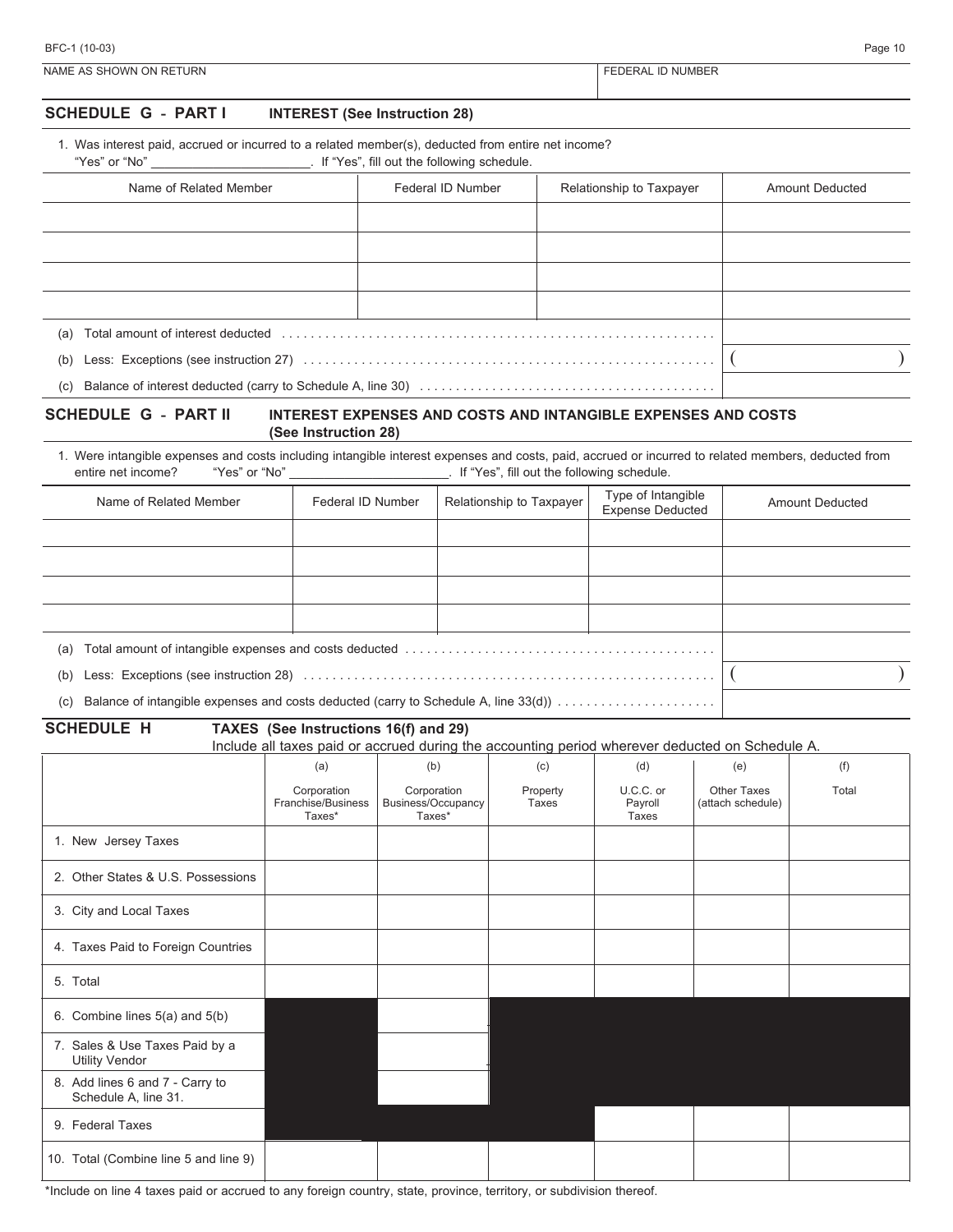| NAME AS SHOWN ON RETURN                                                                                                                                                                                                                                                                                                                                                                                                                                                                                    |                                            |                                                                                                                                                                                                                                                                                                                                                                                                                                                                                                                                                                                                                                                                                                                                          |              |                       | FEDERAL ID NUMBER     |      |                                              |                 |                       |  |  |
|------------------------------------------------------------------------------------------------------------------------------------------------------------------------------------------------------------------------------------------------------------------------------------------------------------------------------------------------------------------------------------------------------------------------------------------------------------------------------------------------------------|--------------------------------------------|------------------------------------------------------------------------------------------------------------------------------------------------------------------------------------------------------------------------------------------------------------------------------------------------------------------------------------------------------------------------------------------------------------------------------------------------------------------------------------------------------------------------------------------------------------------------------------------------------------------------------------------------------------------------------------------------------------------------------------------|--------------|-----------------------|-----------------------|------|----------------------------------------------|-----------------|-----------------------|--|--|
| ALL TAXPAYERS WHO MAINTAIN A REGULAR PLACE OF BUSINESS OUTSIDE OF NEW JERSEY REGARDLESS<br><b>SCHEDULE J</b><br>OF THE AMOUNT OF ENTIRE NET INCOME REPORTED ON SCHEDULE A, LINE 39, OF THE BFC-1 SHOULD<br>COMPLETE SCHEDULE J. THIS SCHEDULE SHOULD BE OMITTED IF THE TAXPAYER DOES NOT MAINTAIN A<br>Parts I, II, III,<br>REGULAR PLACE OF BUSINESS OUTSIDE THIS STATE OTHER THAN A STATUTORY OFFICE, IN WHICH CASE<br>IV, V and VI<br>THE TAX LAW REQUIRES THE ALLOCATION FACTOR TO BE 100% (1.000000). |                                            |                                                                                                                                                                                                                                                                                                                                                                                                                                                                                                                                                                                                                                                                                                                                          |              |                       |                       |      |                                              |                 |                       |  |  |
| <b>PART I</b>                                                                                                                                                                                                                                                                                                                                                                                                                                                                                              |                                            | ALL ALLOCATING COMPANIES MUST ANSWER THE FOLLOWING QUESTIONS (See Instruction 32)                                                                                                                                                                                                                                                                                                                                                                                                                                                                                                                                                                                                                                                        |              |                       |                       |      |                                              |                 |                       |  |  |
|                                                                                                                                                                                                                                                                                                                                                                                                                                                                                                            |                                            |                                                                                                                                                                                                                                                                                                                                                                                                                                                                                                                                                                                                                                                                                                                                          |              |                       |                       |      |                                              |                 |                       |  |  |
| (b) List the address of at least one such regular place of business _                                                                                                                                                                                                                                                                                                                                                                                                                                      |                                            | (c) List the States in which the taxpayer maintained a permanent and continuous place of business, indicating type of establishment, such as warehouse,                                                                                                                                                                                                                                                                                                                                                                                                                                                                                                                                                                                  |              |                       |                       |      |                                              |                 |                       |  |  |
| factory, store, office, etc.                                                                                                                                                                                                                                                                                                                                                                                                                                                                               |                                            |                                                                                                                                                                                                                                                                                                                                                                                                                                                                                                                                                                                                                                                                                                                                          |              |                       |                       |      |                                              |                 |                       |  |  |
|                                                                                                                                                                                                                                                                                                                                                                                                                                                                                                            |                                            | (d) Give the address of every factory, warehouse, store, or other place of business in New Jersey, indicating type of establishment                                                                                                                                                                                                                                                                                                                                                                                                                                                                                                                                                                                                      |              |                       |                       |      |                                              |                 |                       |  |  |
|                                                                                                                                                                                                                                                                                                                                                                                                                                                                                                            |                                            |                                                                                                                                                                                                                                                                                                                                                                                                                                                                                                                                                                                                                                                                                                                                          |              |                       |                       |      |                                              |                 |                       |  |  |
|                                                                                                                                                                                                                                                                                                                                                                                                                                                                                                            |                                            | (f) Explain in detail internal controls used in distribution of receipts in and out of New Jersey, as shown in Part III, line 2                                                                                                                                                                                                                                                                                                                                                                                                                                                                                                                                                                                                          |              |                       |                       |      |                                              |                 |                       |  |  |
|                                                                                                                                                                                                                                                                                                                                                                                                                                                                                                            |                                            | (g) State the location of the actual seat of management or control of the corporation                                                                                                                                                                                                                                                                                                                                                                                                                                                                                                                                                                                                                                                    |              |                       |                       |      |                                              |                 |                       |  |  |
| <b>PART II</b>                                                                                                                                                                                                                                                                                                                                                                                                                                                                                             | <b>AVERAGE VALUES (See Instruction 33)</b> |                                                                                                                                                                                                                                                                                                                                                                                                                                                                                                                                                                                                                                                                                                                                          |              |                       |                       |      |                                              |                 |                       |  |  |
|                                                                                                                                                                                                                                                                                                                                                                                                                                                                                                            |                                            | (a) This schedule showing average values of real and tangible personal property must be completed by every taxpayer entitled to and electing to allocate.<br>(b) The average values of real and tangible personal property owned are to be computed on the basis of the average book values thereof and not on original<br>cost. Rented or leased property is valued at 8 times the annual rent, including any amounts paid or accrued in addition to or in lieu of rent during the<br>period covered by the return. All other property which is used by the taxpayer but is neither owned, rented or leased, should be valued at book value,<br>however, if no such book value exists, the market value of the property should be used. |              |                       |                       |      |                                              |                 |                       |  |  |
|                                                                                                                                                                                                                                                                                                                                                                                                                                                                                                            |                                            | (c) The frequency upon which the amounts in Columns A and B below have been averaged is                                                                                                                                                                                                                                                                                                                                                                                                                                                                                                                                                                                                                                                  |              |                       |                       |      |                                              |                 | (See instruction 33). |  |  |
| <b>ASSETS</b>                                                                                                                                                                                                                                                                                                                                                                                                                                                                                              |                                            | AVERAGE VALUES (See instruction 33)                                                                                                                                                                                                                                                                                                                                                                                                                                                                                                                                                                                                                                                                                                      | (Omit Cents) |                       |                       |      |                                              |                 |                       |  |  |
|                                                                                                                                                                                                                                                                                                                                                                                                                                                                                                            |                                            | Column A - New Jersey                                                                                                                                                                                                                                                                                                                                                                                                                                                                                                                                                                                                                                                                                                                    |              | Column B - Everywhere |                       |      | DIVISION USE ONLY                            |                 |                       |  |  |
| 1. Land                                                                                                                                                                                                                                                                                                                                                                                                                                                                                                    |                                            |                                                                                                                                                                                                                                                                                                                                                                                                                                                                                                                                                                                                                                                                                                                                          |              |                       |                       |      |                                              |                 |                       |  |  |
| 2. Buildings and other Improvements                                                                                                                                                                                                                                                                                                                                                                                                                                                                        |                                            |                                                                                                                                                                                                                                                                                                                                                                                                                                                                                                                                                                                                                                                                                                                                          |              |                       |                       |      |                                              |                 |                       |  |  |
| 3. Machinery and Equipment                                                                                                                                                                                                                                                                                                                                                                                                                                                                                 |                                            |                                                                                                                                                                                                                                                                                                                                                                                                                                                                                                                                                                                                                                                                                                                                          |              |                       |                       |      |                                              |                 |                       |  |  |
| 4. Inventories<br>5. All other Tangible Personalty Owned                                                                                                                                                                                                                                                                                                                                                                                                                                                   |                                            |                                                                                                                                                                                                                                                                                                                                                                                                                                                                                                                                                                                                                                                                                                                                          |              |                       |                       |      |                                              |                 |                       |  |  |
| (Itemize on Rider)                                                                                                                                                                                                                                                                                                                                                                                                                                                                                         |                                            |                                                                                                                                                                                                                                                                                                                                                                                                                                                                                                                                                                                                                                                                                                                                          |              |                       |                       |      |                                              |                 |                       |  |  |
| 6. Property rented or leased<br>(8 x Annual Rent)                                                                                                                                                                                                                                                                                                                                                                                                                                                          |                                            |                                                                                                                                                                                                                                                                                                                                                                                                                                                                                                                                                                                                                                                                                                                                          |              |                       |                       |      |                                              |                 |                       |  |  |
| 7. All other Property Used                                                                                                                                                                                                                                                                                                                                                                                                                                                                                 |                                            |                                                                                                                                                                                                                                                                                                                                                                                                                                                                                                                                                                                                                                                                                                                                          |              |                       |                       |      |                                              |                 |                       |  |  |
| 8. Total Real and Tangible Personal Property                                                                                                                                                                                                                                                                                                                                                                                                                                                               |                                            |                                                                                                                                                                                                                                                                                                                                                                                                                                                                                                                                                                                                                                                                                                                                          |              |                       |                       |      |                                              |                 |                       |  |  |
| <b>PART III</b>                                                                                                                                                                                                                                                                                                                                                                                                                                                                                            |                                            | <b>COMPUTATION OF ALLOCATION FACTOR (See Instruction 34)</b>                                                                                                                                                                                                                                                                                                                                                                                                                                                                                                                                                                                                                                                                             |              |                       |                       |      |                                              |                 |                       |  |  |
|                                                                                                                                                                                                                                                                                                                                                                                                                                                                                                            |                                            |                                                                                                                                                                                                                                                                                                                                                                                                                                                                                                                                                                                                                                                                                                                                          |              |                       | COLUMN A (omit cents) |      |                                              | <b>COLUMN B</b> |                       |  |  |
| 1. Average value of the taxpayer's real and tangible personal property:                                                                                                                                                                                                                                                                                                                                                                                                                                    |                                            |                                                                                                                                                                                                                                                                                                                                                                                                                                                                                                                                                                                                                                                                                                                                          |              |                       |                       |      |                                              |                 |                       |  |  |
| (a) In New Jersey (Part II, Column A, line 8)                                                                                                                                                                                                                                                                                                                                                                                                                                                              |                                            |                                                                                                                                                                                                                                                                                                                                                                                                                                                                                                                                                                                                                                                                                                                                          | 1(a)         |                       |                       |      |                                              |                 |                       |  |  |
| (b) Everywhere (Part II, Column B, line 8)<br>(C)                                                                                                                                                                                                                                                                                                                                                                                                                                                          |                                            | Percentage in New Jersey (line 1(a) divided by line 1(b)). Enter in Column B.                                                                                                                                                                                                                                                                                                                                                                                                                                                                                                                                                                                                                                                            | 1(b)<br>1(c) |                       |                       | 1(c) |                                              |                 |                       |  |  |
| 2. Receipts:                                                                                                                                                                                                                                                                                                                                                                                                                                                                                               |                                            |                                                                                                                                                                                                                                                                                                                                                                                                                                                                                                                                                                                                                                                                                                                                          |              |                       |                       |      | Complete by carrying the fraction to six (6) |                 |                       |  |  |
| (a) From sales of tangible personal property shipped to points within New Jersey.                                                                                                                                                                                                                                                                                                                                                                                                                          |                                            |                                                                                                                                                                                                                                                                                                                                                                                                                                                                                                                                                                                                                                                                                                                                          | 2(a)         |                       |                       |      | decimal places.<br>percent. Example:         |                 | Do not express as a   |  |  |
| (b) From services performed in New Jersey                                                                                                                                                                                                                                                                                                                                                                                                                                                                  |                                            |                                                                                                                                                                                                                                                                                                                                                                                                                                                                                                                                                                                                                                                                                                                                          | 2(b)         |                       |                       |      |                                              |                 |                       |  |  |
| From rentals of property situated in New Jersey<br>(c)                                                                                                                                                                                                                                                                                                                                                                                                                                                     |                                            |                                                                                                                                                                                                                                                                                                                                                                                                                                                                                                                                                                                                                                                                                                                                          | 2(c)<br>2(d) |                       |                       |      | 123,456<br>$1,000,000 =$                     |                 | .  1 2 3 4 5 6        |  |  |
| From royalties for the use in New Jersey of patents and copyrights<br>(d)<br>All other business receipts earned in New Jersey. (See instruction 33(d))<br>(e)                                                                                                                                                                                                                                                                                                                                              |                                            | 2(e)                                                                                                                                                                                                                                                                                                                                                                                                                                                                                                                                                                                                                                                                                                                                     |              |                       |                       |      |                                              |                 |                       |  |  |
| (f)                                                                                                                                                                                                                                                                                                                                                                                                                                                                                                        |                                            | Total New Jersey receipts (Total of lines 2(a) to 2(e), inclusive, in Column A)                                                                                                                                                                                                                                                                                                                                                                                                                                                                                                                                                                                                                                                          | 2(f)         |                       |                       |      |                                              |                 |                       |  |  |
| Total receipts from all sales, services, rentals, royalties and other business<br>(g)                                                                                                                                                                                                                                                                                                                                                                                                                      |                                            |                                                                                                                                                                                                                                                                                                                                                                                                                                                                                                                                                                                                                                                                                                                                          |              |                       |                       |      |                                              |                 |                       |  |  |
| transactions everywhere.                                                                                                                                                                                                                                                                                                                                                                                                                                                                                   |                                            |                                                                                                                                                                                                                                                                                                                                                                                                                                                                                                                                                                                                                                                                                                                                          | 2(g)         |                       |                       |      |                                              |                 |                       |  |  |
| (h) Less Nonsourced Receipts (see instruction 34(e))                                                                                                                                                                                                                                                                                                                                                                                                                                                       |                                            |                                                                                                                                                                                                                                                                                                                                                                                                                                                                                                                                                                                                                                                                                                                                          | 2(h)         |                       |                       |      |                                              |                 |                       |  |  |
| Total Everywhere Receipts allowable (line 2(g) minus line 2(h))<br>(i)                                                                                                                                                                                                                                                                                                                                                                                                                                     |                                            |                                                                                                                                                                                                                                                                                                                                                                                                                                                                                                                                                                                                                                                                                                                                          | 2(i)         |                       |                       |      |                                              |                 |                       |  |  |
| Percentage in New Jersey (line 2(f) divided by line 2(i). Enter in Column B.<br>(j)                                                                                                                                                                                                                                                                                                                                                                                                                        |                                            |                                                                                                                                                                                                                                                                                                                                                                                                                                                                                                                                                                                                                                                                                                                                          |              |                       |                       | 2(j) |                                              |                 |                       |  |  |
| Double-weighted receipts factor (Enter 2(j))<br>(k)                                                                                                                                                                                                                                                                                                                                                                                                                                                        |                                            |                                                                                                                                                                                                                                                                                                                                                                                                                                                                                                                                                                                                                                                                                                                                          |              |                       |                       | 2(k) |                                              |                 |                       |  |  |
| Wages, salaries and other personal service compensation (See instruction $34(g)$ )<br>3.<br>(a) In New Jersey                                                                                                                                                                                                                                                                                                                                                                                              |                                            |                                                                                                                                                                                                                                                                                                                                                                                                                                                                                                                                                                                                                                                                                                                                          | 3(a)         |                       |                       |      |                                              |                 |                       |  |  |
| (b) Everywhere                                                                                                                                                                                                                                                                                                                                                                                                                                                                                             |                                            |                                                                                                                                                                                                                                                                                                                                                                                                                                                                                                                                                                                                                                                                                                                                          | 3(b)         |                       |                       |      |                                              |                 |                       |  |  |
| (C)                                                                                                                                                                                                                                                                                                                                                                                                                                                                                                        |                                            | Percentage of New Jersey (line 3(a) divided by line 3(b)). Enter in Column B.                                                                                                                                                                                                                                                                                                                                                                                                                                                                                                                                                                                                                                                            |              |                       |                       | 3(c) |                                              |                 |                       |  |  |
| Sum of New Jersey percentages shown at lines 1(c), 2(j), 2(k), and 3(c)<br>4.<br>Enter in Column B.                                                                                                                                                                                                                                                                                                                                                                                                        |                                            |                                                                                                                                                                                                                                                                                                                                                                                                                                                                                                                                                                                                                                                                                                                                          |              |                       |                       | 4    |                                              |                 |                       |  |  |
|                                                                                                                                                                                                                                                                                                                                                                                                                                                                                                            |                                            | 5. Allocation Factor (line 4 divided by four, or by the number of percentages included on line 4                                                                                                                                                                                                                                                                                                                                                                                                                                                                                                                                                                                                                                         |              |                       |                       |      |                                              |                 |                       |  |  |
| See instruction 34(h)). Enter in Column B and carry to Line 2, page 1, of the BFC-1.                                                                                                                                                                                                                                                                                                                                                                                                                       |                                            |                                                                                                                                                                                                                                                                                                                                                                                                                                                                                                                                                                                                                                                                                                                                          |              |                       |                       | 5    |                                              |                 |                       |  |  |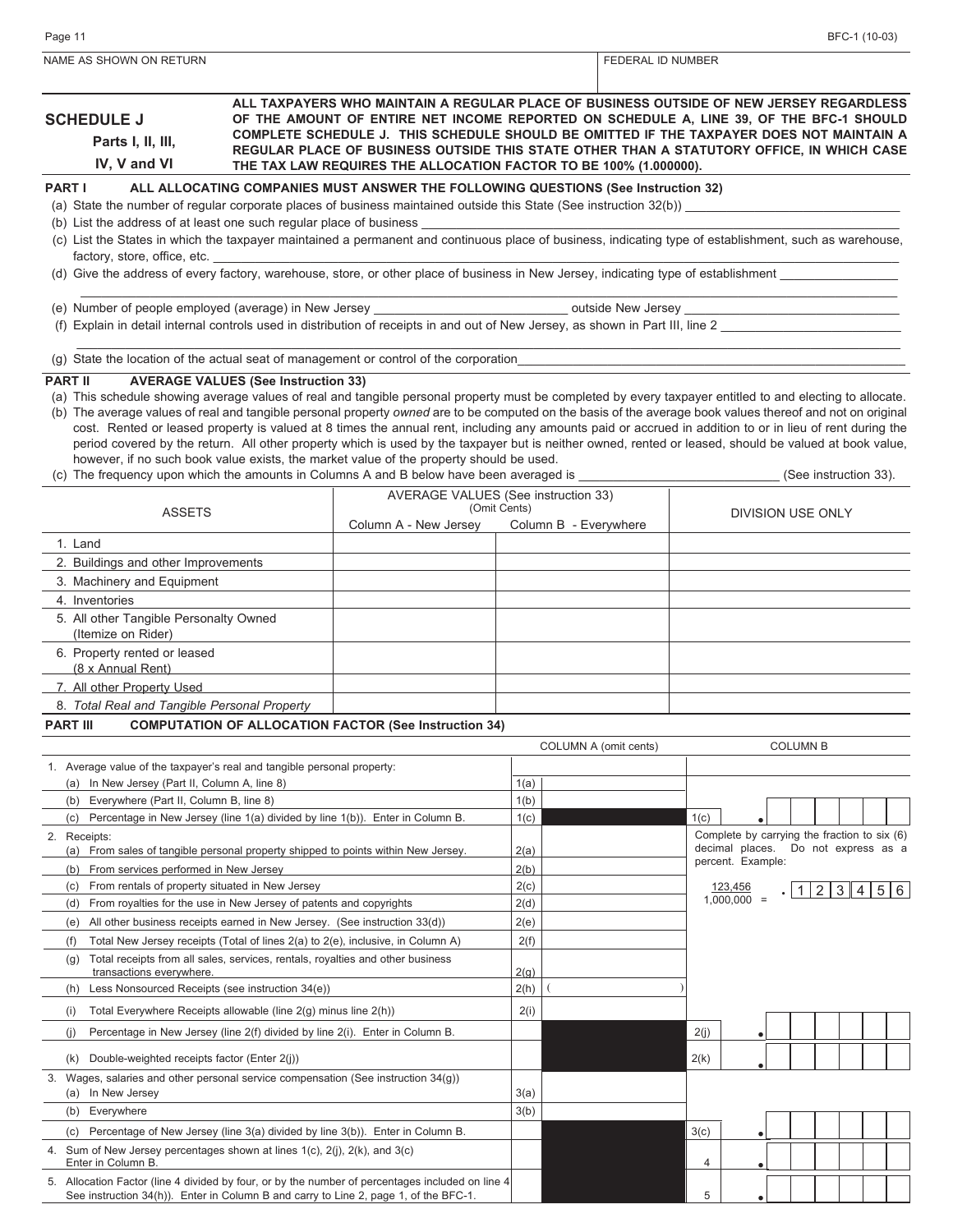NAME AS SHOWN ON RETURN FEDERAL ID NUMBER

#### **PART IV COMPUTATION OF THROW OUT RECEIPTS (See Instruction 35)**

| Name of the Jurisdiction in which Receipts are Sourced                   | Total Receipts from all Sales, Services, Rental, Royalties, and<br><b>Other Business Transactions</b> |
|--------------------------------------------------------------------------|-------------------------------------------------------------------------------------------------------|
|                                                                          |                                                                                                       |
| 2.                                                                       |                                                                                                       |
| 3.                                                                       |                                                                                                       |
| 4.                                                                       |                                                                                                       |
| 5.                                                                       |                                                                                                       |
| 6.                                                                       |                                                                                                       |
| 7.                                                                       |                                                                                                       |
| 8.                                                                       |                                                                                                       |
| 9.                                                                       |                                                                                                       |
| 10.                                                                      |                                                                                                       |
| TOTAL - Add lines 1 through 10. Carry to Schedule J, Part III, line 2(h) |                                                                                                       |

### **PART V KEY CORPORATION DESIGNATION (See Instruction 36)**

All taxpayers claiming the throw out limitation must designate a key corporation and complete Part VI below. The key corporation will be responsible for remitting the additional tax. The key corporation must complete Form 400.

| Name: | FID# |  |
|-------|------|--|
|       |      |  |

| <b>PART VI</b> | <b>COMPUTATION OF THE THROW OUT TAX EFFECT FOR LIMITATION (See Instruction 36)</b>                     |                  |  |
|----------------|--------------------------------------------------------------------------------------------------------|------------------|--|
|                |                                                                                                        | $\overline{1}$ . |  |
|                |                                                                                                        | 2.               |  |
|                |                                                                                                        | 3.               |  |
|                |                                                                                                        | 4.               |  |
|                |                                                                                                        | -5.              |  |
|                |                                                                                                        | 6.               |  |
|                |                                                                                                        | $\overline{7}$ . |  |
|                |                                                                                                        |                  |  |
|                |                                                                                                        |                  |  |
|                |                                                                                                        |                  |  |
|                |                                                                                                        |                  |  |
|                |                                                                                                        |                  |  |
|                |                                                                                                        |                  |  |
|                |                                                                                                        |                  |  |
|                |                                                                                                        |                  |  |
|                |                                                                                                        |                  |  |
|                |                                                                                                        |                  |  |
|                |                                                                                                        |                  |  |
|                |                                                                                                        |                  |  |
|                |                                                                                                        |                  |  |
|                |                                                                                                        | 21.              |  |
|                | 22. Throw Out Tax Income (line 7 minus line 21) This amount should be carried to Form 400 of the BFC-1 |                  |  |
|                |                                                                                                        | 22.              |  |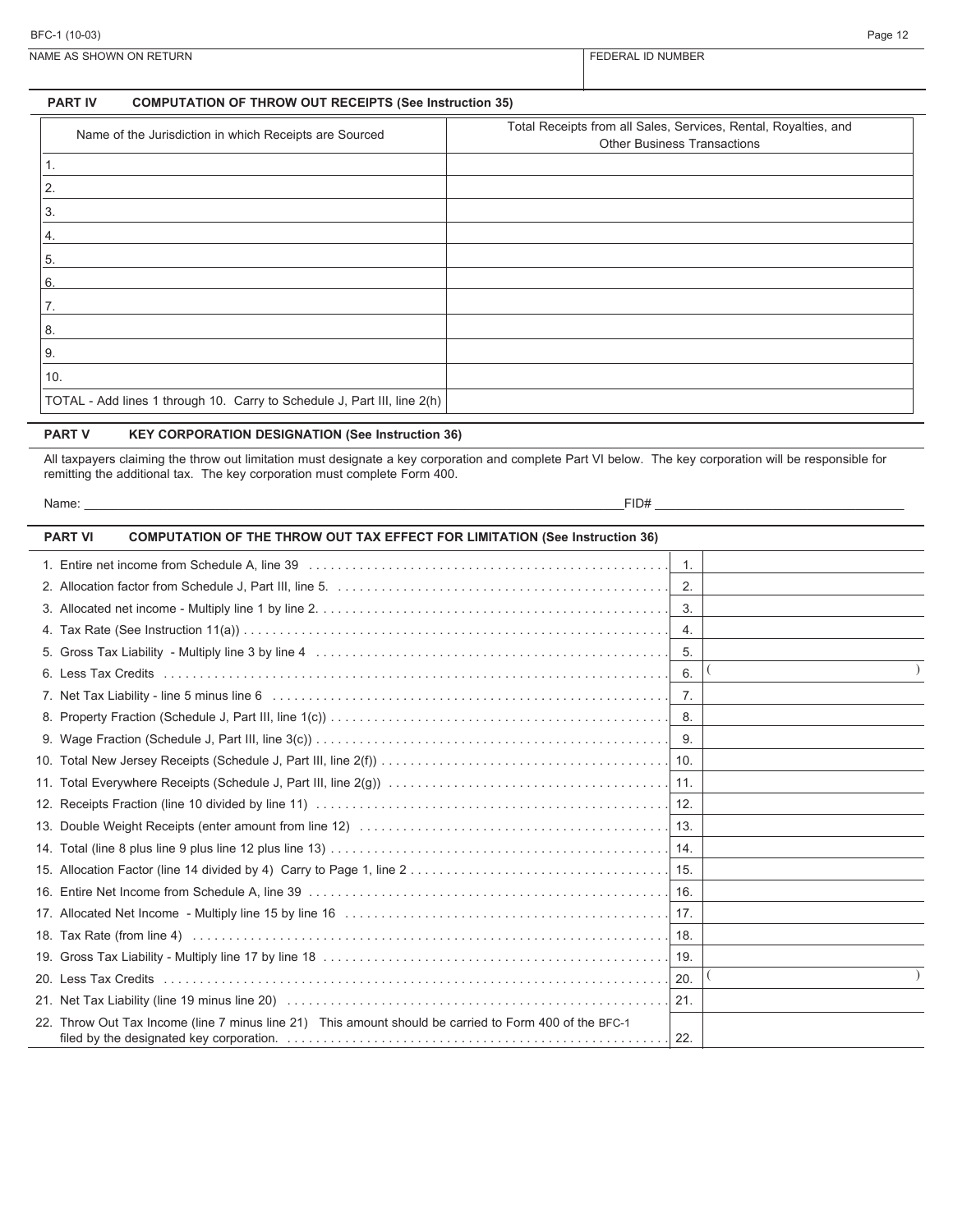| œ |  |  |
|---|--|--|
|   |  |  |

| <b>SCHEDULE P</b><br>SUBSIDIARY INVESTMENT ANALYSIS (See Instruction 40)                                                                                                                                                                                                                                                                          |                                                           |                        |                    |                    |         |                                          |                            |              |                                                            |
|---------------------------------------------------------------------------------------------------------------------------------------------------------------------------------------------------------------------------------------------------------------------------------------------------------------------------------------------------|-----------------------------------------------------------|------------------------|--------------------|--------------------|---------|------------------------------------------|----------------------------|--------------|------------------------------------------------------------|
| NOTE: Taxpayers must hold at least 80% of the combined voting power of all classes of stock entitled to vote and at least 80% of the total number of shares of all other classes<br>of stock, except non-voting stock which is limited and preferred as to dividends, for each subsidiary. Do not include advances to subsidiaries in book value. |                                                           |                        |                    |                    |         |                                          |                            |              |                                                            |
| (1)                                                                                                                                                                                                                                                                                                                                               |                                                           |                        | (2)                |                    |         | (3)                                      |                            |              | (4)                                                        |
|                                                                                                                                                                                                                                                                                                                                                   |                                                           | Percentage of Interest |                    |                    |         | <b>Book Value</b>                        |                            |              | Dividend Income                                            |
| Name of Subsidiary                                                                                                                                                                                                                                                                                                                                |                                                           | Voting                 | Non-Voting         |                    |         | (as reported in Schedule B)              |                            |              | (as reported in Schedule A)                                |
|                                                                                                                                                                                                                                                                                                                                                   |                                                           |                        |                    |                    |         |                                          |                            |              |                                                            |
|                                                                                                                                                                                                                                                                                                                                                   |                                                           |                        |                    |                    |         |                                          |                            |              |                                                            |
|                                                                                                                                                                                                                                                                                                                                                   |                                                           |                        |                    |                    |         |                                          |                            |              |                                                            |
|                                                                                                                                                                                                                                                                                                                                                   |                                                           |                        |                    |                    |         |                                          |                            |              |                                                            |
|                                                                                                                                                                                                                                                                                                                                                   |                                                           |                        |                    |                    |         |                                          |                            |              |                                                            |
| <b>SCHEDULE P-1</b><br><b>PARTNERSHIP INVESTMENT ANALYSIS (See Instruction 41)</b>                                                                                                                                                                                                                                                                |                                                           |                        |                    |                    |         |                                          |                            |              |                                                            |
| (1)                                                                                                                                                                                                                                                                                                                                               | (2)                                                       | (3)                    | (4)                |                    |         | (5)                                      |                            | (6)          | (7)                                                        |
| Name of Partnership<br>LLC, or Other Entity and Federal ID Number                                                                                                                                                                                                                                                                                 | Date and<br>State where                                   | Percentage<br>of       | Limited<br>Partner | General<br>Partner | Flow    | <b>Tax Accounting Method</b><br>Separate | New Jersey<br><b>Nexus</b> |              | Tax Payments Made on Behalf<br>of Taxpayer by Partnerships |
|                                                                                                                                                                                                                                                                                                                                                   | Organized                                                 | Ownership              |                    |                    | Through | Accounting                               | Yes                        | No           |                                                            |
|                                                                                                                                                                                                                                                                                                                                                   |                                                           |                        |                    |                    |         |                                          |                            |              |                                                            |
|                                                                                                                                                                                                                                                                                                                                                   |                                                           |                        |                    |                    |         |                                          |                            |              |                                                            |
|                                                                                                                                                                                                                                                                                                                                                   |                                                           |                        |                    |                    |         |                                          |                            |              |                                                            |
|                                                                                                                                                                                                                                                                                                                                                   |                                                           |                        |                    |                    |         |                                          |                            |              |                                                            |
|                                                                                                                                                                                                                                                                                                                                                   |                                                           |                        |                    |                    |         |                                          |                            |              |                                                            |
|                                                                                                                                                                                                                                                                                                                                                   |                                                           |                        |                    |                    |         |                                          |                            |              |                                                            |
| <b>SCHEDULE PC</b>                                                                                                                                                                                                                                                                                                                                | PER CAPITA LICENSED PROFESSIONAL FEE (See Instruction 42) |                        |                    |                    |         |                                          |                            |              |                                                            |
| 1 (a). Enter number of resident and non-resident professionals with physical nexus with<br>New Jersey                                                                                                                                                                                                                                             |                                                           |                        |                    |                    |         |                                          |                            | 1(a)         |                                                            |
| 1(b). Enter number of non-resident professionals without physical nexus with                                                                                                                                                                                                                                                                      |                                                           |                        |                    |                    |         |                                          |                            | 1(b)         |                                                            |
|                                                                                                                                                                                                                                                                                                                                                   |                                                           |                        |                    |                    |         |                                          |                            | 1(c)         |                                                            |
|                                                                                                                                                                                                                                                                                                                                                   |                                                           |                        |                    |                    |         |                                          | 2.                         |              |                                                            |
|                                                                                                                                                                                                                                                                                                                                                   |                                                           |                        |                    |                    |         |                                          | 3.                         |              |                                                            |
|                                                                                                                                                                                                                                                                                                                                                   |                                                           |                        |                    |                    |         |                                          | 4.                         |              |                                                            |
| 5. Balance of Fee Due (line 3 minus line 4). If the result is zero or above, enter this amount on page 1, line 19                                                                                                                                                                                                                                 |                                                           |                        |                    |                    |         |                                          | 5.                         |              |                                                            |
| 6. Credit to next year's Professional Corporation Fee (if line 5 is below zero, enter the amount here)                                                                                                                                                                                                                                            |                                                           |                        |                    |                    |         |                                          |                            |              |                                                            |
| <b>SCHEDULE Q</b>                                                                                                                                                                                                                                                                                                                                 |                                                           |                        |                    |                    |         |                                          |                            |              |                                                            |
| <b>QUALIFIED SUBCHAPTER S SUBSIDIARIES (QSSS)</b>                                                                                                                                                                                                                                                                                                 |                                                           |                        |                    |                    |         |                                          |                            |              |                                                            |
| If yes, list all the QSSS's names, addresses, and FID#'s below. Attach additional rider if necessary. Separately note those subsidiaries who have<br>made a New Jersey QSSS election and whose activities are included in this return.                                                                                                            |                                                           |                        |                    |                    |         |                                          |                            | Yes          | $\overline{\mathsf{No}}$                                   |
|                                                                                                                                                                                                                                                                                                                                                   |                                                           |                        |                    |                    |         |                                          |                            |              |                                                            |
|                                                                                                                                                                                                                                                                                                                                                   |                                                           |                        |                    |                    |         |                                          |                            |              |                                                            |
| <b>SCHEDULE R</b><br><b>DIVIDEND EXCLUSION (See Instruction 43)</b>                                                                                                                                                                                                                                                                               |                                                           |                        |                    |                    |         |                                          |                            |              |                                                            |
|                                                                                                                                                                                                                                                                                                                                                   |                                                           |                        |                    |                    |         |                                          |                            | $\mathbf{1}$ |                                                            |
|                                                                                                                                                                                                                                                                                                                                                   |                                                           |                        |                    |                    |         |                                          |                            |              |                                                            |
|                                                                                                                                                                                                                                                                                                                                                   |                                                           |                        |                    |                    |         |                                          |                            | 2            |                                                            |
| 3.                                                                                                                                                                                                                                                                                                                                                |                                                           |                        |                    |                    |         |                                          |                            | 3            |                                                            |
| 4. Less: Dividend income from investments where taxpayer owns less than 50% of voting stock and less than 50%                                                                                                                                                                                                                                     |                                                           |                        |                    |                    |         |                                          |                            | 4.           |                                                            |

5. Balance (line 3 less line 4) . . . . . . . . . . . . . . . . . . . . . . . . . . . . . . . . . . . . . . . . . . . . . . . . . . . . . . . . . . . . . . . . . . 5. 6. 50% of line 5 . . . . . . . . . . . . . . . . . . . . . . . . . . . . . . . . . . . . . . . . . . . . . . . . . . . . . . . . . . . . . . . . . . . . . . . . . . . . 6 7. DIVIDEND EXCLUSION: Line 2 plus line 6 (Carry to Schedule A, line 37) . . . . . . . . . . . . . . . . . . . . . . . . . . . . . . 7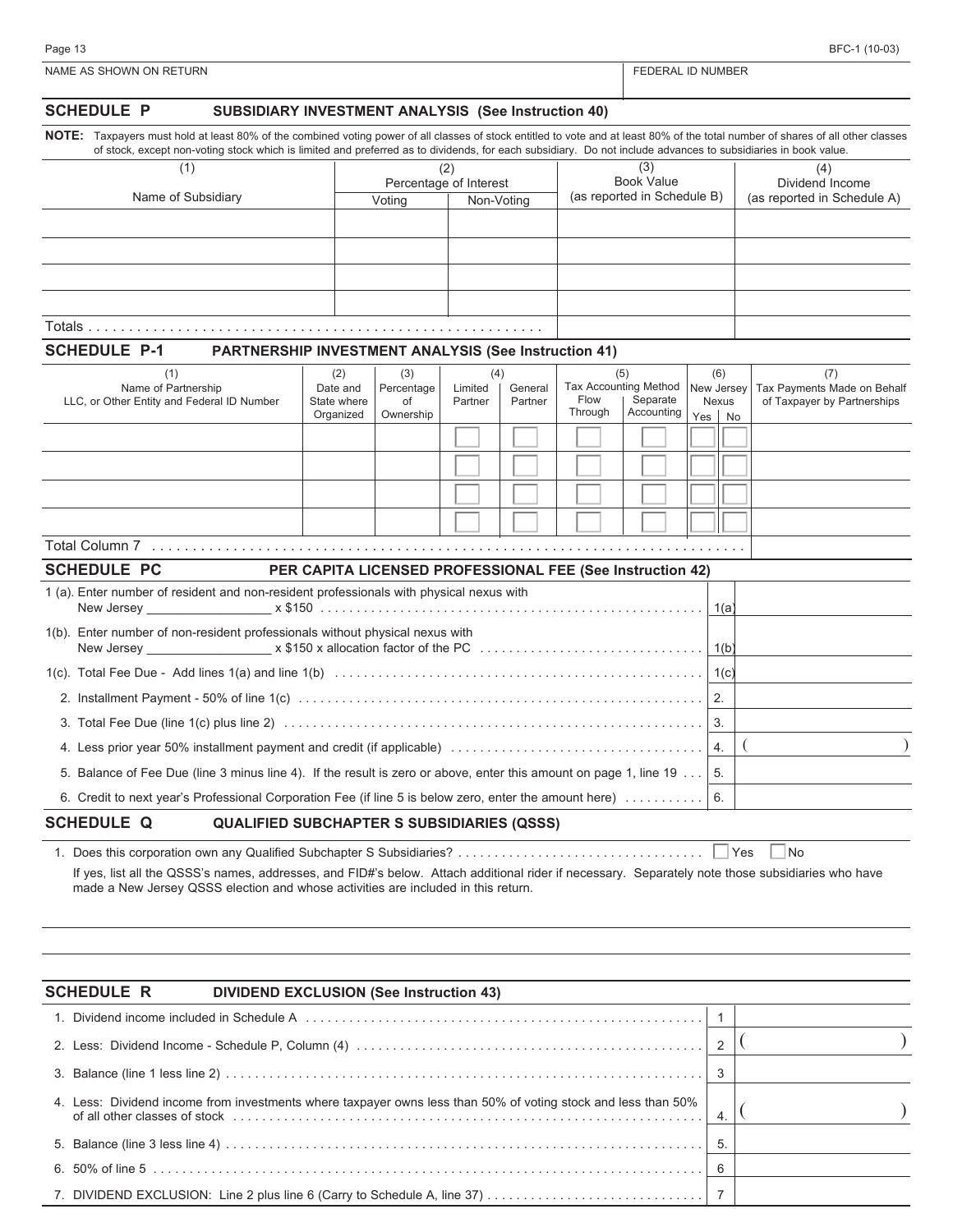| BFC-1 (10-03)                                                                                                   |                          | Page 14 |
|-----------------------------------------------------------------------------------------------------------------|--------------------------|---------|
| NAME AS SHOWN ON RETURN                                                                                         | <b>FEDERAL ID NUMBER</b> |         |
| SCHEDULE S - PART I<br><b>DEPRECIATION AND SAFE HARBOR LEASING (See Instruction 44)</b>                         |                          |         |
|                                                                                                                 |                          |         |
|                                                                                                                 |                          |         |
| 3. MACRS - for assets placed in service during <b>accounting periods</b> beginning on and after July 7, 1993 3  |                          |         |
| 4. MACRS - for assets placed in service during <b>accounting periods</b> beginning prior to July 7, 1993 4      |                          |         |
|                                                                                                                 |                          |         |
|                                                                                                                 |                          |         |
|                                                                                                                 |                          |         |
| 8. Listed Property - for assets placed in service during accounting periods beginning on and after July 7, 1993 |                          |         |
| 9. Listed Property - for assets placed in service during accounting periods beginning prior to July 7, 1993 9   |                          |         |

# **Attach Form 4562 to Return and Include Federal Depreciation Worksheet**

10. Total depreciation claimed in arriving at line 28, Schedule A . . . . . . . . . . . . . . . . . . . . . . . . . . . . . . . . . . . . . . . . . 10

| Adjustments at Line 32, Schedule A - Depreciation and Certain Safe Harbor Lease Transactions |  |
|----------------------------------------------------------------------------------------------|--|
|                                                                                              |  |

| 11. Additions                                                                                                                                                                                                                                                                                                                                                                                                  |    |  |
|----------------------------------------------------------------------------------------------------------------------------------------------------------------------------------------------------------------------------------------------------------------------------------------------------------------------------------------------------------------------------------------------------------------|----|--|
| (a) ACRS and MACRS from lines 4, 5, 6 and 9 above $\ldots \ldots \ldots \ldots \ldots \ldots$ a.                                                                                                                                                                                                                                                                                                               |    |  |
| (b) Special Depreciation Allowance - for assets placed in service during<br>accounting periods beginning on and after January 1, 2002, and for which<br>federal 30% bonus depreciation was taken. Include the initial 30% bonus                                                                                                                                                                                |    |  |
| (c) Distributive share of ACRS and MACRS from a partnership $\ldots \ldots \ldots \ldots$                                                                                                                                                                                                                                                                                                                      |    |  |
| (d) Deductions on Federal return resulting from an election made pursuant to<br>IRC Section 168(f)8 exclusive of elections made with respect to mass<br>commuting vehicles.                                                                                                                                                                                                                                    |    |  |
|                                                                                                                                                                                                                                                                                                                                                                                                                |    |  |
|                                                                                                                                                                                                                                                                                                                                                                                                                |    |  |
|                                                                                                                                                                                                                                                                                                                                                                                                                |    |  |
|                                                                                                                                                                                                                                                                                                                                                                                                                | d. |  |
| Total line 11 (lines a, b, c and d) $\ldots$ $\ldots$ $\ldots$ $\ldots$ $\ldots$ $\ldots$ $\ldots$ $\ldots$ $\ldots$ $\ldots$ $\ldots$ $\ldots$ $\ldots$ 11                                                                                                                                                                                                                                                    |    |  |
| 12. Deductions                                                                                                                                                                                                                                                                                                                                                                                                 |    |  |
|                                                                                                                                                                                                                                                                                                                                                                                                                |    |  |
|                                                                                                                                                                                                                                                                                                                                                                                                                |    |  |
| (c) Recomputed depreciation attributable to distributive share of recovery                                                                                                                                                                                                                                                                                                                                     |    |  |
| (d) Any income included in the return with respect to property described at<br>line 11(d) solely as a result of that election $\ldots \ldots \ldots \ldots \ldots \ldots \ldots$ d.                                                                                                                                                                                                                            |    |  |
| (e) The lessee/user should enter the amount of depreciation which would have<br>been allowable under the Internal Revenue Code at December 31, 1980 had<br>there been no safe harbor lease election - (From Schedule S, Part II(A))  e.<br>(f) Excess of accumulated ACRS, MACRS, or bonus depreciation over accumulated<br>NJ depreciation on physical disposal of recovery property (attach computations) f. |    |  |
|                                                                                                                                                                                                                                                                                                                                                                                                                |    |  |
| Total line 12 (lines a, b, c, d, e and f) $\ldots$ $\ldots$ $\ldots$ $\ldots$ $\ldots$ $\ldots$ $\ldots$ $\ldots$ $\ldots$ $\ldots$ $\ldots$ $\ldots$ $\ldots$ $\ldots$ $\ldots$ $\ldots$ $\ldots$ $\ldots$ $\ldots$ $\ldots$ $\ldots$                                                                                                                                                                         |    |  |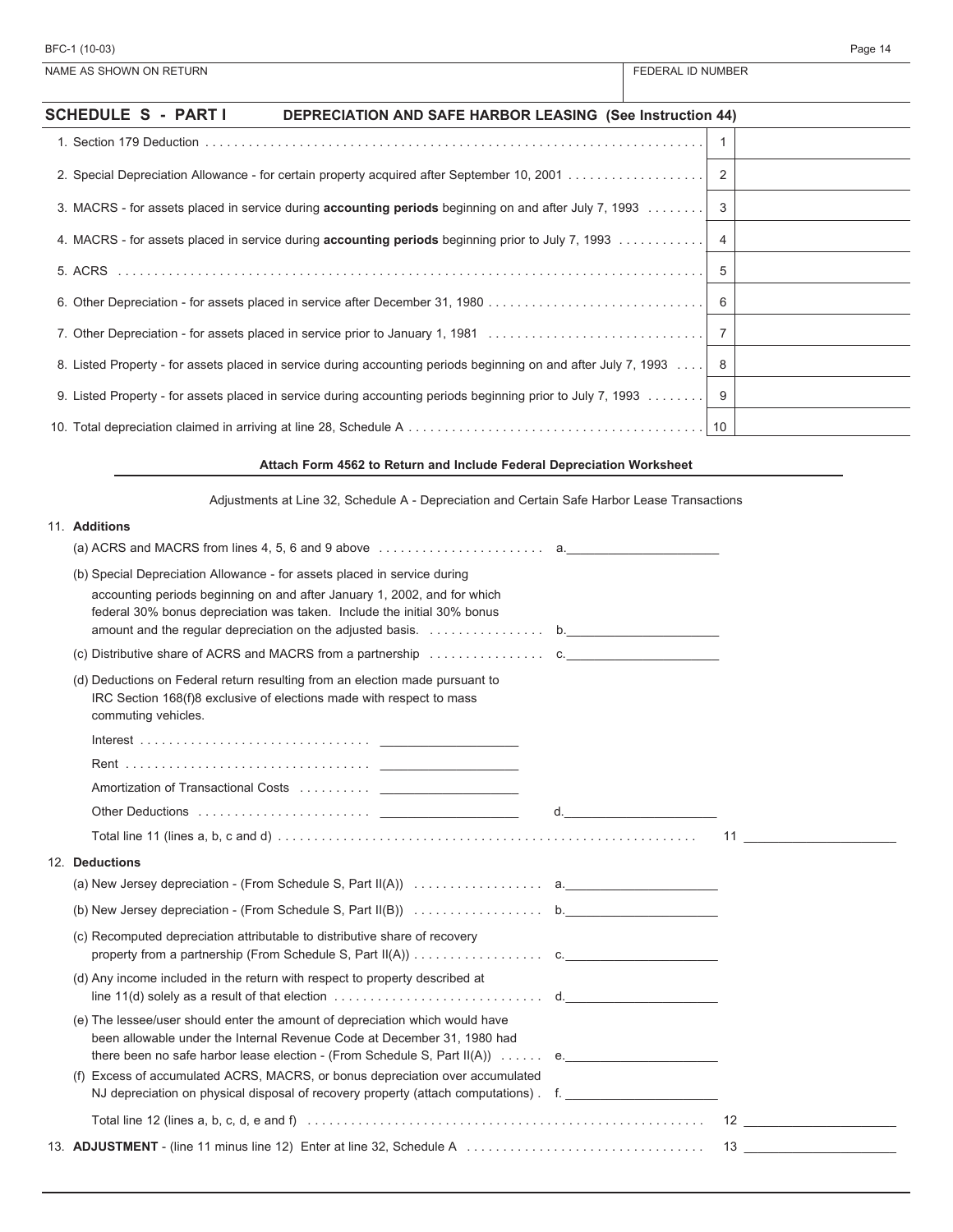| <b>NAME</b><br>URN<br><b>CONNE AS SHOWN ON RETIRE</b> | , NUMBER |
|-------------------------------------------------------|----------|
|                                                       |          |

| (A)                                                                                                                                                                                                                                       | (B)<br>Month, Day and      | (C)               | (D)<br>Depreciation           | (E)<br>Method of         | (F)          | (G)<br>N.J. depreciation |
|-------------------------------------------------------------------------------------------------------------------------------------------------------------------------------------------------------------------------------------------|----------------------------|-------------------|-------------------------------|--------------------------|--------------|--------------------------|
| Description of Property                                                                                                                                                                                                                   | Year placed in<br>service* | Use Federal basis | allowable in earlier<br>years | figuring<br>depreciation | Life or rate | computations             |
| * Year placed in service acceptable for personal property only.<br>DO NOT USE "VARIOUS" IN ANY COLUMN.<br>Class Life Asset Depreciation Range (CLADR) System Depreciation - Attach Computations<br>Other depreciation (See instructions): |                            |                   |                               |                          |              |                          |
|                                                                                                                                                                                                                                           |                            |                   |                               |                          |              |                          |
|                                                                                                                                                                                                                                           |                            |                   |                               |                          |              |                          |
|                                                                                                                                                                                                                                           |                            |                   |                               |                          |              |                          |
|                                                                                                                                                                                                                                           |                            |                   |                               |                          |              |                          |
|                                                                                                                                                                                                                                           |                            |                   |                               |                          |              |                          |
|                                                                                                                                                                                                                                           |                            |                   |                               |                          |              |                          |
|                                                                                                                                                                                                                                           |                            |                   |                               |                          |              |                          |
|                                                                                                                                                                                                                                           |                            |                   |                               |                          |              |                          |
|                                                                                                                                                                                                                                           |                            |                   |                               |                          |              |                          |
|                                                                                                                                                                                                                                           |                            |                   |                               |                          |              |                          |
|                                                                                                                                                                                                                                           |                            |                   |                               |                          |              |                          |
|                                                                                                                                                                                                                                           |                            |                   |                               |                          |              |                          |
|                                                                                                                                                                                                                                           |                            |                   |                               |                          |              |                          |
|                                                                                                                                                                                                                                           |                            |                   |                               |                          |              |                          |
|                                                                                                                                                                                                                                           |                            |                   |                               |                          |              |                          |
|                                                                                                                                                                                                                                           |                            |                   |                               |                          |              |                          |
|                                                                                                                                                                                                                                           |                            |                   |                               |                          |              |                          |
|                                                                                                                                                                                                                                           |                            |                   |                               |                          |              |                          |
|                                                                                                                                                                                                                                           |                            |                   |                               |                          |              |                          |
|                                                                                                                                                                                                                                           |                            |                   |                               |                          |              |                          |
|                                                                                                                                                                                                                                           |                            |                   |                               |                          |              |                          |
|                                                                                                                                                                                                                                           |                            |                   |                               |                          |              |                          |

#### **INSTRUCTIONS**

- Column A Do not classify as 3, 5, 10 or 15 year property. Classify consistent with Internal Revenue Code at December 31, 1980. Account for distributive share of partnership property and deductions separately. Do not include certain safe harbor lease property.
- Column B Clearly segregate property placed in service during each year. Depreciation on personal property is to be computed using the half-year convention such that one half year depreciation is to be claimed to the exclusion of any other depreciation convention allowable under the Internal Revenue Code at December 31, 1980 for property placed in service during the current year.
- Column C Basis is to be determined at the date property is placed in service and not as provided under the Internal Revenue Code at December 31, 1980. It is not to be restated where ACRS was accepted for certain property placed in service during 1981.
- Column D Depreciation allowable under the method adopted and

consistently applied for property described. Do not adjust for the effect of any ACRS deducted on the New Jersey Corporation Business Tax Return for property placed in service during 1981.

- Column E Any method allowable under the Internal Revenue Code at December 31, 1980.
- Column F Any life or rate permissible under the Internal Revenue Code at December 31, 1980. (LIVES PERMISSIBLE UNDER THE IRS CODE AT DECEMBER 31, 1980 FREQUENTLY DIFFER FROM ACRS AND MACRS LIVES)
- Column G Consider any salvage value which was required to be considered under Internal Revenue Code at December 31, 1980. Do not claim depreciation in the year of disposal. Accumulated depreciation may not exceed accumulated ACRS and MACRS deductions over the life of the property and deductions for the final year or years are limited where ACRS was deducted on the New Jersey return for property placed in service during 1981.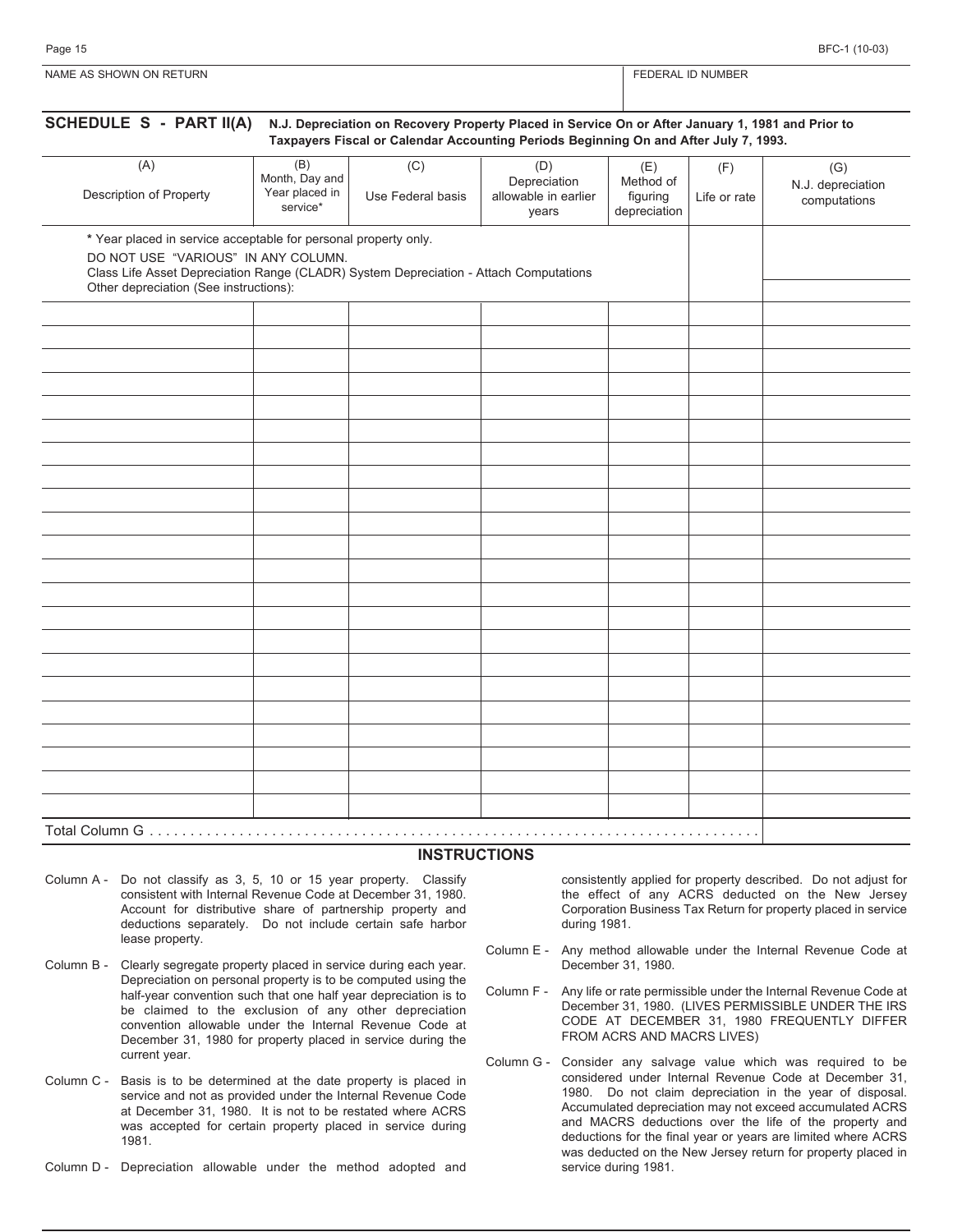| BFC-1 (10-03) |  | Page 16 |  |
|---------------|--|---------|--|
|               |  |         |  |

FEDERAL ID NUMBER

|--|--|

# **SCHEDULE S - PART II(B) Special Depreciation Allowance - for assets placed in service during accounting periods beginning on and after January 1, 2002, and for which federal 30% bonus depreciation was taken.**

|                                |                                                        | after carrating $\alpha$ , and for throat reactal cost someo approclation that taken |                                             |                                                      |                                              |                     |                                          |
|--------------------------------|--------------------------------------------------------|--------------------------------------------------------------------------------------|---------------------------------------------|------------------------------------------------------|----------------------------------------------|---------------------|------------------------------------------|
| (A)<br>Description of Property | (B)<br>Month, Day<br>and Year<br>placed in<br>service* | $\overline{(C)}$<br>Use Federal basis                                                | (D)<br>Special<br>Depreciation<br>Allowance | (E)<br>Depreciation<br>allowable in<br>earlier years | (F)<br>Method of<br>figuring<br>depreciation | (G)<br>Life or rate | (H)<br>N.J. Depreciation<br>Computations |
|                                |                                                        |                                                                                      |                                             |                                                      |                                              |                     |                                          |
|                                |                                                        |                                                                                      |                                             |                                                      |                                              |                     |                                          |
|                                |                                                        |                                                                                      |                                             |                                                      |                                              |                     |                                          |
|                                |                                                        |                                                                                      |                                             |                                                      |                                              |                     |                                          |
|                                |                                                        |                                                                                      |                                             |                                                      |                                              |                     |                                          |
|                                |                                                        |                                                                                      |                                             |                                                      |                                              |                     |                                          |
|                                |                                                        |                                                                                      |                                             |                                                      |                                              |                     |                                          |
|                                |                                                        |                                                                                      |                                             |                                                      |                                              |                     |                                          |
|                                |                                                        |                                                                                      |                                             |                                                      |                                              |                     |                                          |
|                                |                                                        |                                                                                      |                                             |                                                      |                                              |                     |                                          |
|                                |                                                        |                                                                                      |                                             |                                                      |                                              |                     |                                          |
|                                |                                                        |                                                                                      |                                             |                                                      |                                              |                     |                                          |
|                                |                                                        |                                                                                      |                                             |                                                      |                                              |                     |                                          |
|                                |                                                        |                                                                                      |                                             |                                                      |                                              |                     |                                          |
|                                |                                                        |                                                                                      |                                             |                                                      |                                              |                     |                                          |
|                                |                                                        |                                                                                      |                                             |                                                      |                                              |                     |                                          |
|                                |                                                        |                                                                                      |                                             |                                                      |                                              |                     |                                          |
|                                |                                                        |                                                                                      |                                             |                                                      |                                              |                     |                                          |
|                                |                                                        |                                                                                      |                                             |                                                      |                                              |                     |                                          |
|                                |                                                        |                                                                                      |                                             |                                                      |                                              |                     |                                          |
|                                |                                                        |                                                                                      |                                             |                                                      |                                              |                     |                                          |
|                                |                                                        |                                                                                      |                                             |                                                      |                                              |                     |                                          |
|                                |                                                        |                                                                                      |                                             |                                                      |                                              |                     |                                          |
|                                |                                                        |                                                                                      |                                             |                                                      |                                              |                     |                                          |
|                                |                                                        |                                                                                      |                                             |                                                      |                                              |                     |                                          |
|                                |                                                        |                                                                                      |                                             |                                                      |                                              |                     |                                          |
|                                |                                                        |                                                                                      |                                             |                                                      |                                              |                     |                                          |
|                                |                                                        |                                                                                      |                                             |                                                      |                                              |                     |                                          |
|                                |                                                        |                                                                                      |                                             |                                                      |                                              |                     |                                          |
|                                |                                                        |                                                                                      |                                             |                                                      |                                              |                     |                                          |
|                                |                                                        |                                                                                      |                                             |                                                      |                                              |                     |                                          |

\*Year placed in service acceptable for personal property only.

#### **INSTRUCTIONS**

Column A - Classify consistent with Internal Revenue Code.

- Column E: Depreciation allowable under the method adopted and consistently applied for property described. Do not adjust for the effect of the 30% first-year bonus depreciation allowance.
- Column B Clearly segregate property placed in service during each year.
- Column C Basis is to be determined at the date property is placed in service and not as provided after taking the 30% first-year depreciation allowance.
- Column D State the amount of the 30% special depreciation allowance taken for the first year the property was placed in service.
- Column F Use the same method that was used for Federal purposes.
- Column G Use the same life that was used for Federal purposes.
- Column H Figure the depreciation amount as if the 30% special depreciation allowance was not in effect.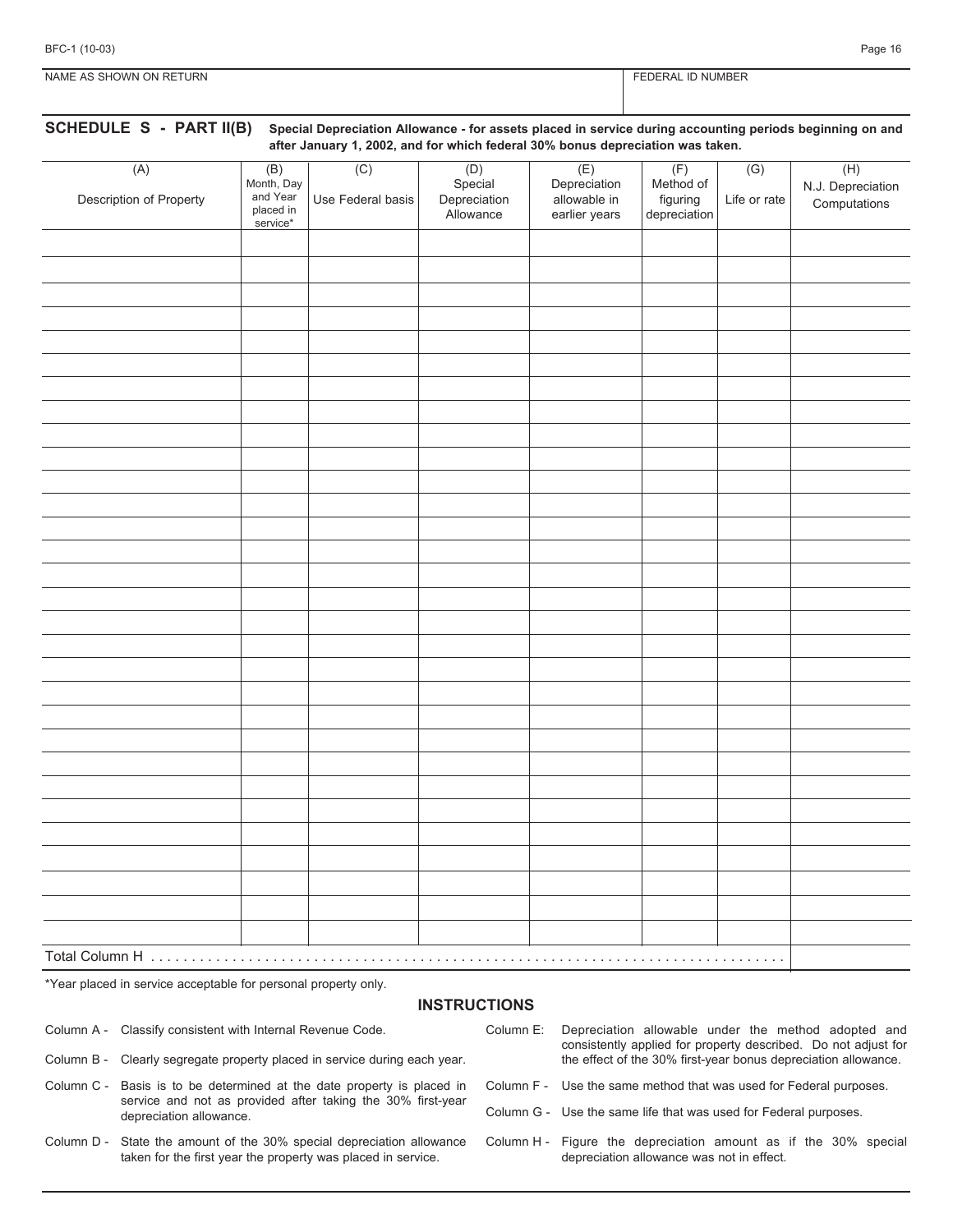$\overline{\phantom{0}}$ 

| Page 17 |                                                                                                                                         | BFC-1 (10-03)     |
|---------|-----------------------------------------------------------------------------------------------------------------------------------------|-------------------|
| Name    |                                                                                                                                         | Federal ID Number |
|         | <b>SCHEDULE S-1</b><br><b>MODIFICATION OF FEDERAL TAXABLE INCOME FOR S CORPORATIONS (See Instruction 45)</b><br>(Attach to Your Return) |                   |
| 1.      |                                                                                                                                         |                   |
| 2.      | Distributive income items not included in line 1:                                                                                       |                   |
|         | (a) Net short-term capital gain over net long-term capital loss a                                                                       |                   |
|         |                                                                                                                                         |                   |
|         |                                                                                                                                         |                   |
|         | (d) Other Income. Explain on separate rider d                                                                                           |                   |
|         |                                                                                                                                         |                   |
|         |                                                                                                                                         |                   |
| 4.      | Distributive expense items not included in line 1:                                                                                      |                   |
|         |                                                                                                                                         |                   |
|         |                                                                                                                                         |                   |
|         |                                                                                                                                         |                   |
|         | (d) Other deductions. Explain on separate rider. (See Instruction 45) d_____________________________                                    |                   |
|         |                                                                                                                                         |                   |
| 5.      |                                                                                                                                         |                   |
| 6.      |                                                                                                                                         |                   |
|         | 7. Taxable income before net operating loss and special deductions (carry to Schedule A, Line 28) 7.                                    |                   |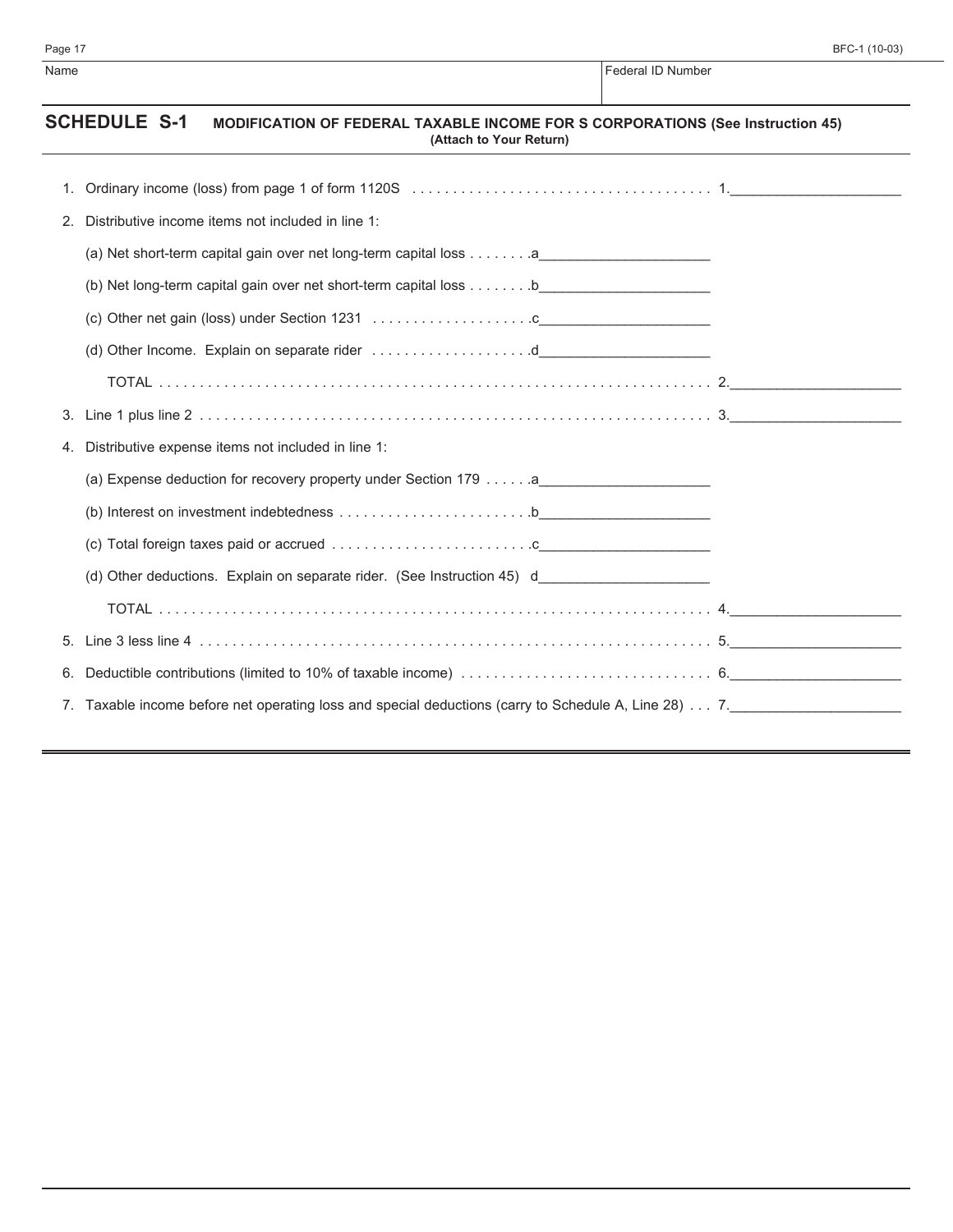BFC-1 (10-03) Page 18

# **SCHEDULE L (See Instruction 37)**

| For      | Column I                       |               | <b>Column II</b>                          | Column III |
|----------|--------------------------------|---------------|-------------------------------------------|------------|
| Division | Office Locations in New Jersey |               |                                           |            |
| Use      | <b>Taxing District</b>         | County        | Deposit Balances<br>or<br>Receipts        | Percentage |
|          |                                |               |                                           |            |
|          |                                |               |                                           |            |
|          |                                |               |                                           |            |
|          |                                |               |                                           |            |
|          |                                |               |                                           |            |
|          |                                |               |                                           |            |
|          |                                |               |                                           |            |
|          |                                |               |                                           |            |
|          |                                |               |                                           |            |
|          |                                |               |                                           |            |
|          |                                |               |                                           |            |
|          |                                |               |                                           |            |
|          |                                |               |                                           |            |
|          |                                |               |                                           |            |
|          |                                |               |                                           |            |
|          |                                |               |                                           |            |
|          |                                |               |                                           |            |
|          |                                |               |                                           |            |
|          |                                |               |                                           |            |
|          |                                |               |                                           |            |
|          |                                |               |                                           |            |
|          |                                |               |                                           |            |
|          |                                |               |                                           |            |
|          |                                |               |                                           |            |
|          |                                |               |                                           |            |
|          |                                |               |                                           |            |
|          |                                |               |                                           |            |
|          |                                | <b>TOTALS</b> | $\, \, \raisebox{12pt}{$\scriptstyle \$}$ |            |

#### **INSTRUCTIONS:**

- Column I Identify all offices maintained in New Jersey by taxing district (municipality) and county.
- Column II List deposit balances for Banking Corporations and receipts for Financial Business Corporations allocable to each New Jersey office location.
- Column III List the percentage rate each amount listed in Column II bears to the total deposit balances or total receipts in New Jersey.
	- **NOTE:** Totals required in this schedule are the sum of the individual taxing district amounts and percentages. Total percentage reported at Column III must equal 100%. Also, each individual computation should be carried to six decimal places.